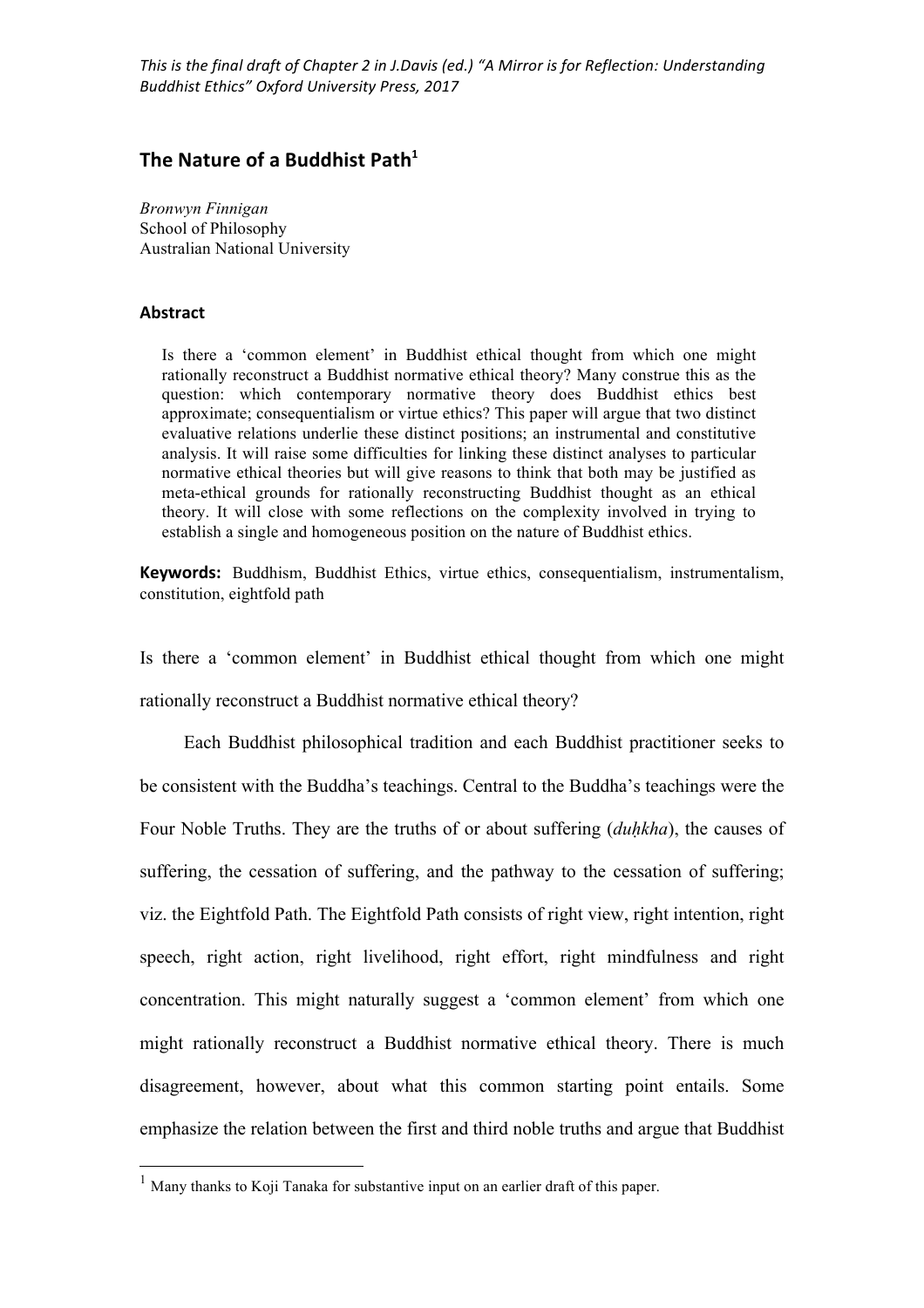ethics is best construed in consequentialist terms.<sup>2</sup> On this view, an application, violation or revision of moral rules of conduct is ethically adjudicated relative to whether it (directly or indirectly) causes the cessation of suffering. Others emphasize those elements of the Eightfold Path that call for the cultivation and expression of various attitudes and states of mind and argue that Buddhist ethics is better theorized as a form of virtue ethics.<sup>3</sup> On this view, an application, violation or revision of moral rules of conduct is ethically adjudicated relative to the attitude, quality or state of mind thereby expressed. Some, insist that no version of virtue ethics can provide a viable reconstruction of Buddhist ethics. <sup>4</sup> Others, that Buddhist ethics cannot be consequentialist. <sup>5</sup> And yet others argue for integrating these theories into some form of virtue consequentialism. 6

This paper will argue that underlying these distinct positions are at least two distinct ways of thinking about the nature of a path relative to a goal and thus two ways of conceiving the relation between the Eightfold Path and the goal of the Four Noble Truths. The first is, what I will call, an instrumental analysis and the second a constitutive analysis. The terms 'instrumental' and 'constitutive' are not new to Buddhist ethics literature, although they are typically unanalysed and tend to be respectively associated with utilitarianism and virtue ethics.<sup>7</sup> I will closely analyse these notions and demonstrate how they provide for two distinct meta-ethical accounts of the normative grounds of Buddhist Ethics. I will then raise some difficulties for linking these evaluative relations with particular normative theories

<sup>&</sup>lt;sup>2</sup> see Goodman (2008), Siderits (2003; 2007), Williams (1998)<br><sup>3</sup> see Keown (2001), Cooper & James (2005)

<sup>&</sup>lt;sup>4</sup> see Kalupahana (1976: 60), Goodman (2009, 2013), Siderits (2015)<br><sup>5</sup> Or, at least, cannot be utilitarian; see Keown (2001:177)<br><sup>6</sup> see Clayton (2006)<br><sup>7</sup> The most focused discussion of this distinction can be found in articulate a virtue ethical analysis of Buddhist thought. The distinction can also be found in Keown (2001) and Clayton (2006).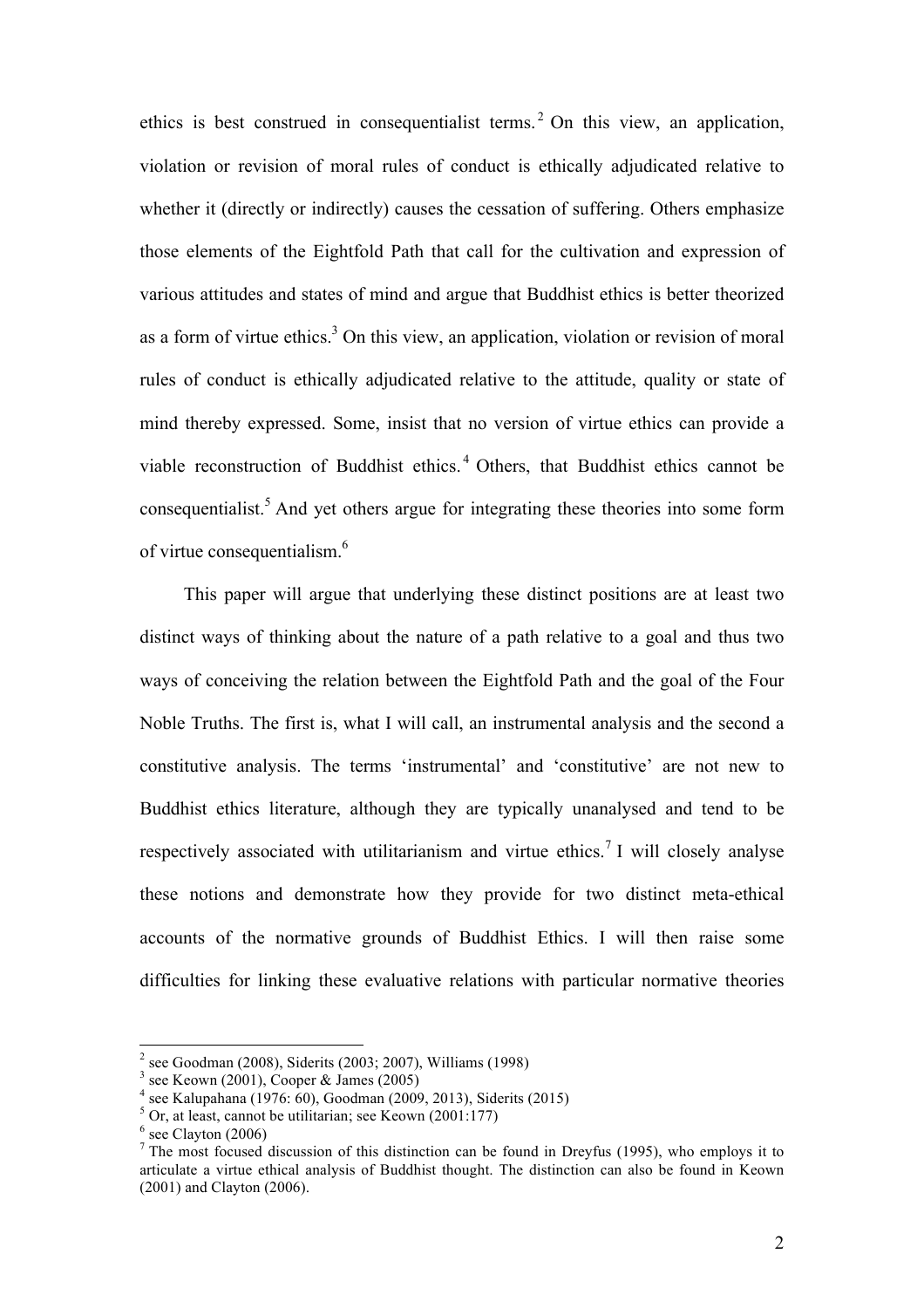and will propose, instead, to set aside the normative labels and focus on the evaluative relations themselves.

I will then turn to the question of whether one or other meta-ethical analysis better captures the spirit underlying Buddhist ethical thought. I will suggest that three criteria would need to be satisfied by a plausible reconstruction of Buddhist thought as an ethical theory and I will give reasons to think that at least the first and third of these criteria might be satisfied by both the instrumental and constitutive analyses of the Buddhist path.<sup>8</sup> While this paper will not go so far as to establish that both analyses are equally legitimate, it will demonstrate that the tensions between these competing rational reconstructions are sufficiently complex to resist an easy resolution into a singular and homogeneous position on the nature of Buddhist ethics.

### **An Instrumental Analysis of the Buddhist Path**

Defenders of consequentialist reconstructions of Buddhist ethics typically emphasise the cessation of suffering as the central and ultimate goal of Buddhist practice. While Buddhist texts may enjoin various actions, qualities and practices, their evaluative status is thought to be ultimately justified in terms of their function in generating (producing, causing) the cessation of suffering. A traditional way of reconstructing this justificatory ground in normative ethical terms is as a (negative) form of utilitarianism.9 This reconstruction presupposes an *instrumental* analysis of evaluative status that is broadly supervenient on causation. That is to say, the normative properties of actions, attitudes and qualities of agents are conceived as depending only on whether they are means to some valued end and they do not count as means to that

<sup>&</sup>lt;sup>8</sup> I also believe that the second can be satisfied by both analyses but shall not argue the point in this paper.

For a recent defence of this view, see Siderits (2015)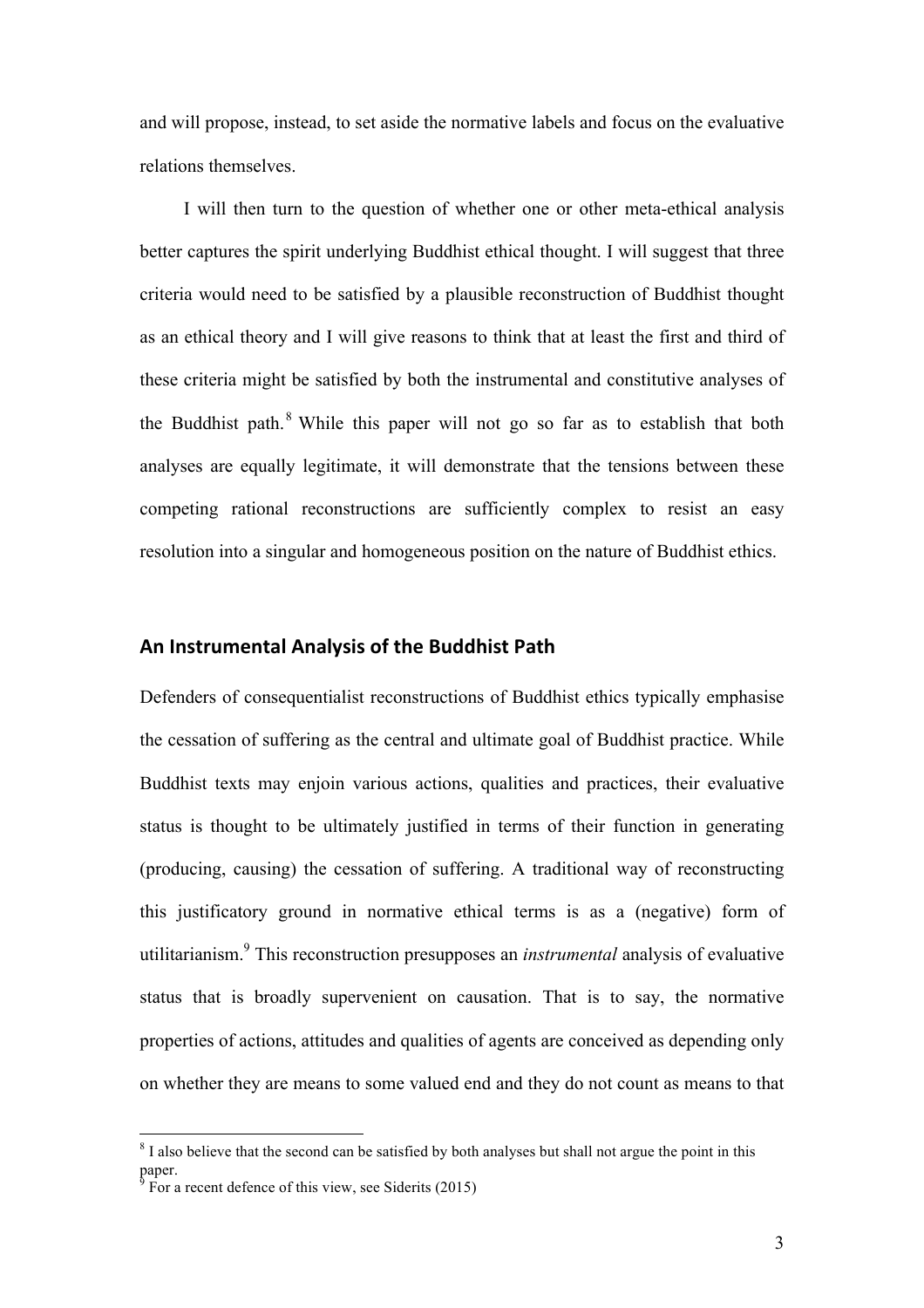end unless they are causally relevant to its production. This need not imply that *x* must be causally sufficient for  $y$ . It need merely imply that, for  $x$  to count as a means to *y*, *x* must (at the very least) be able make a difference to whether *y* occurs. This is one way to articulate the utilitarian assumption that the value of the relevant *x* (action, motive, attitude) depends on the value of the end it generates or contributes to producing.10

At this point, however, utilitarian theories diverge. There is disagreement about the nature and class of relevant means (whether actions, motives, attitudes) as well as relevant ends (whether hedonic states or some other goods). There is also disagreement about whether the end must be actually or merely potentially generated for the evaluation of relevant means. The latter allows for the kind of hypothetical reasoning involved in decision-making (which requires the ability to determine what *would be* the right thing to do prior to action and thus prior to actual outcomes). The former is beholden to actual outcomes and thus evaluative status is only genuinely determined *post fact*. Utilitarians also disagree about how outcomes are evaluated; whether they need to be assessed in terms of some comparative and/or aggregative relation. For some, the value of the relevant  $x$  is judged on a case-by case basis (as in act-utilitarianism). For others, *x* has value only if it (actually or potentially) contributes to generating the best aggregation of valued outcomes. On traditional accounts, the best aggregation is equated with a maximal set. Thus, *x* will have value only if it causes *more* of the valued outcomes than any (possible agent-relative) alternative. In such case, evaluative status will not be determined simply by the nature

<sup>&</sup>lt;sup>10</sup> Although I will use the language of consequents or ends being 'generated' or caused, it is important to recognise that a causal effect is not identical to a consequent or end. A 'consequent' is a component of a conditional and thus irreducibly related to an antecedent. As such it marks a logical relation rather than a causal relation. Nevertheless, talk of 'actual' or 'potential' consequents or ends tends to be framed as a concern with actual or probable products or outcomes. I shall simply note this ambiguity without attempting to resolve it.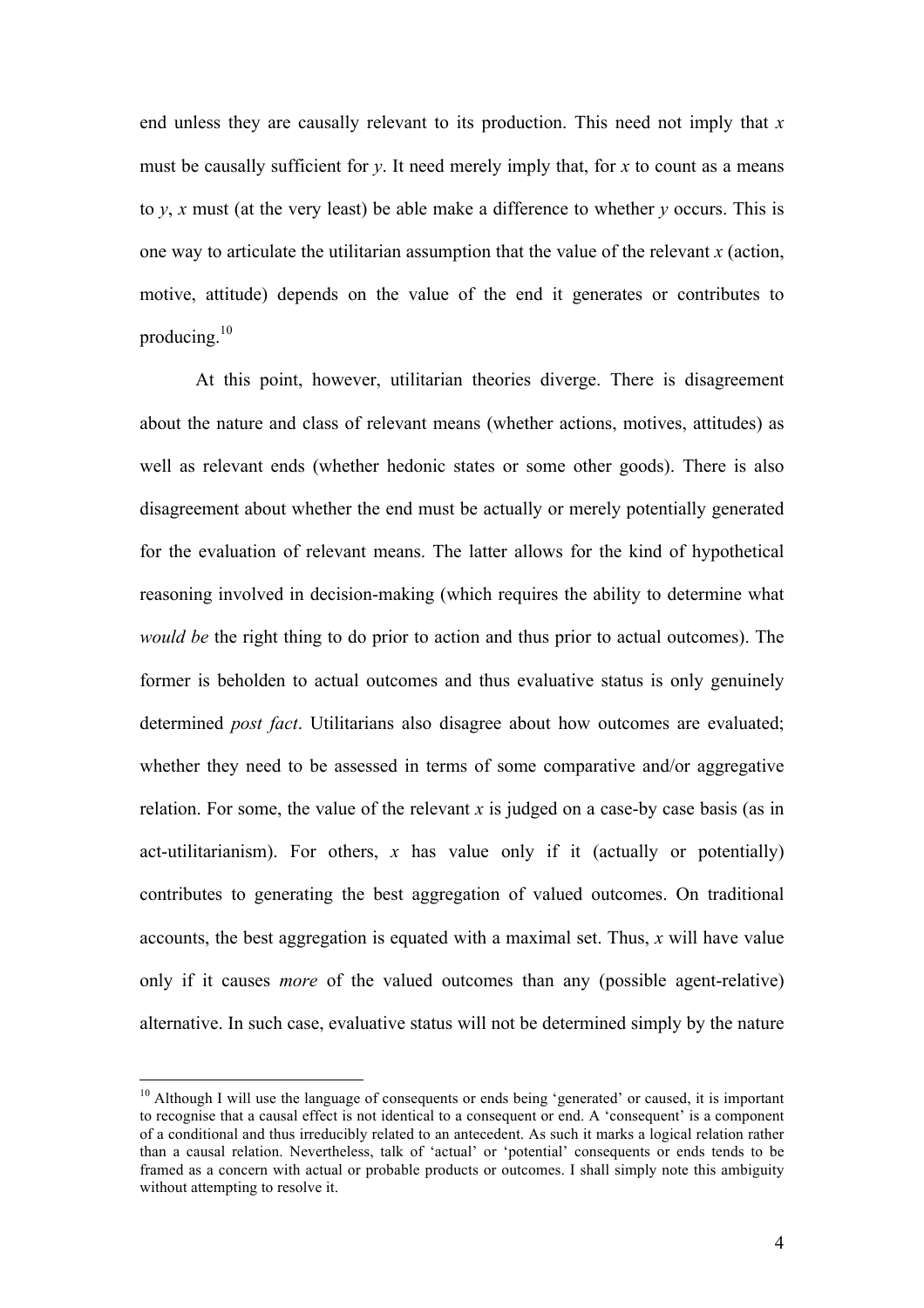of actual outcomes but in hypothetical relationship to alternative possibilities.<sup>11</sup> Despite these variations, most utilitarians accept an instrumental analysis of evaluative status whereby the value of *x* is determined solely by its (actual or potential) relation to some valued *y*. While the ethical evaluation of *x* depends on the *instrumental* aspect of this relation (which is essentially normative and travels in the reverse direction to causation, from end to means rather than cause to effect), the fact of this instrumental relation obtaining is supervenient on an underlying causal relation (the fact that *x* can at least make a difference to the occurrence of *y*). Independent of this instrumental-causal relation, *x* is devoid of value.

This much, I hope, is uncontroversial. Understood in these terms, it is easy to see how instrumental forms of consequentialism can be used to model the relation between the Eightfold Path and the Four Noble Truths. If we extend the class of relevant means to range over the various elements that comprise the Eightfold path, each can be justified as 'right' and thus proper aspects of the path in relation to some end towards which they function as means. Extending the class of relevant means in this way can accommodate Buddhist talk about virtues and the cultivation of various qualities. They would each count as good and right to the extent that they count as means to the relevant end and thus are causally relevant to its production. It might also seem that the metaphor of a 'path' naturally suggests this instrumental reading: i.e. one follows a path because one is trying to get somewhere. To where is one trying to get? One natural answer is: to *nirvāṇa*. What is *nirvāṇa*? On a straightforward reading, it is the state of complete cessation of suffering as articulated in the third noble truth. One might further argue that the relevant end is not agent-relative (viz. cessation of suffering *for me*) but, rather, universal and agent-neutral (viz. cessation of

 $11$  Some utilise this structure to advance forms of rule utilitarianism, according to which an act is right if it follows a rule that *would* bring about better outcomes *if* everyone followed it than otherwise.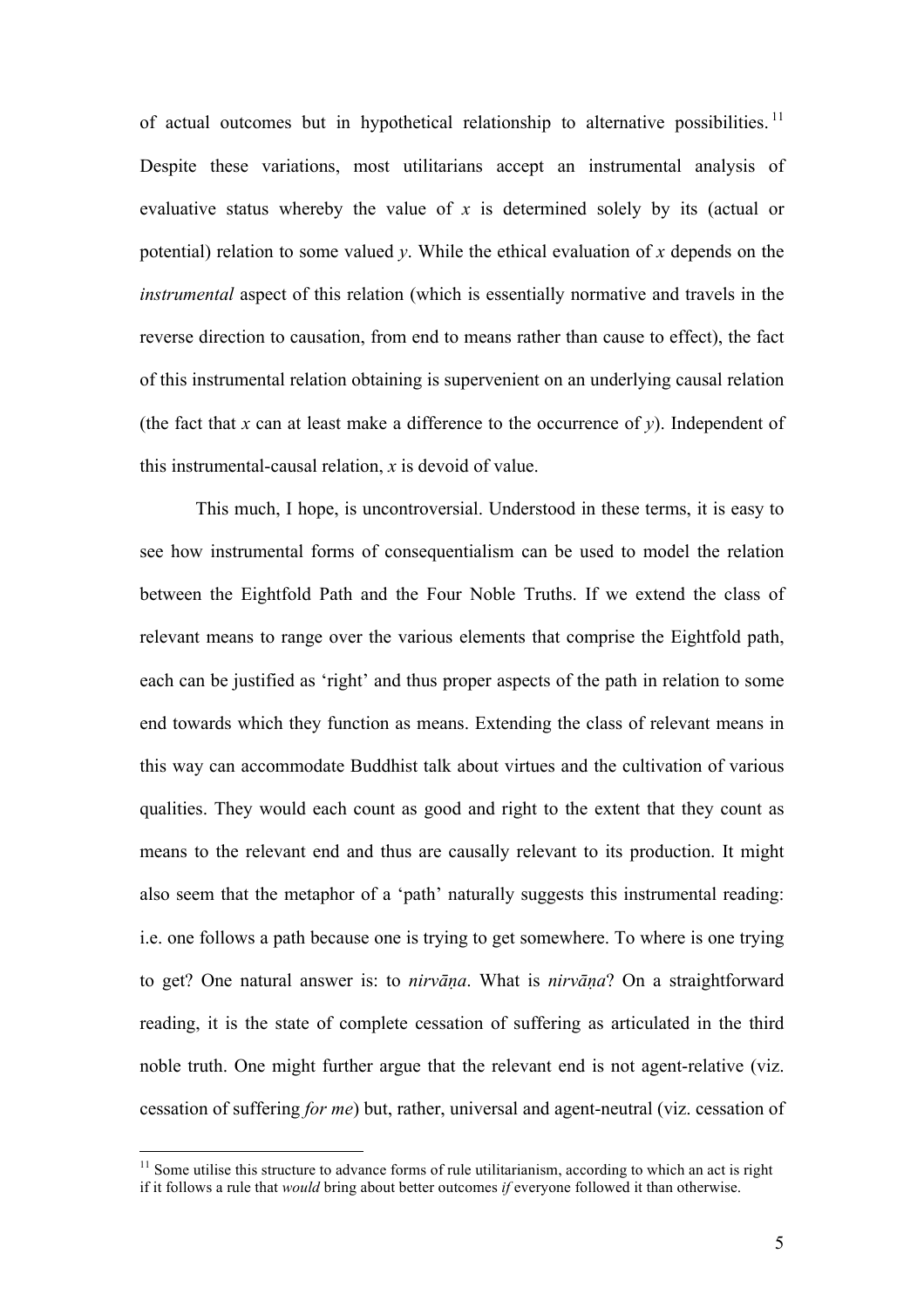suffering, in general and as such, for all sentient beings). How might this be justified? In relation to the Buddha's doctrine of no-self (*anātman*) and dependent origination (*pratītyasamutpāda*).

This instrumental analysis of the Four Noble Truths has several implications. First, as mentioned above, the instrumental analysis supervenes on causation. When generalized as an analysis of a Buddhist path, it follows that a proper aspect of the path is one that is causally related to the cessation of suffering and its value (as means) transfers from the value of this effect (as end). Suffering has negative value within a Buddhist framework; the cessation of suffering has positive value. On the assumption that the cessation of suffering is the goal of the Buddhist path, this instrumental analysis implies that wisdom (right view, right intention), modes of conduct (right speech, right action, right livelihood) and modes of mental discipline (right effort, right mindfulness, right concentration) have positive value (are 'right' or 'good') just in case and to the extent that they are causally related to this positive state of affairs. Independent of their causal contribution to the cessation of suffering, they are devoid of value.

Second, if we emphasise the causal underpinning of the instrumental relation, it might seem that once the end or goal is achieved, it no longer needs a cause, at which point the various aspects of the path will lose their purpose and value *qua means* and thus contributing causes. If this is right, it might then follow that once one achieves *nirvāṇa* (and thus the cessation of suffering) the relevant aspects of the path lose their point and value. Like a ladder no longer required once one has successfully climbed to one's destination, the Eightfold path is neither required nor of value once the goal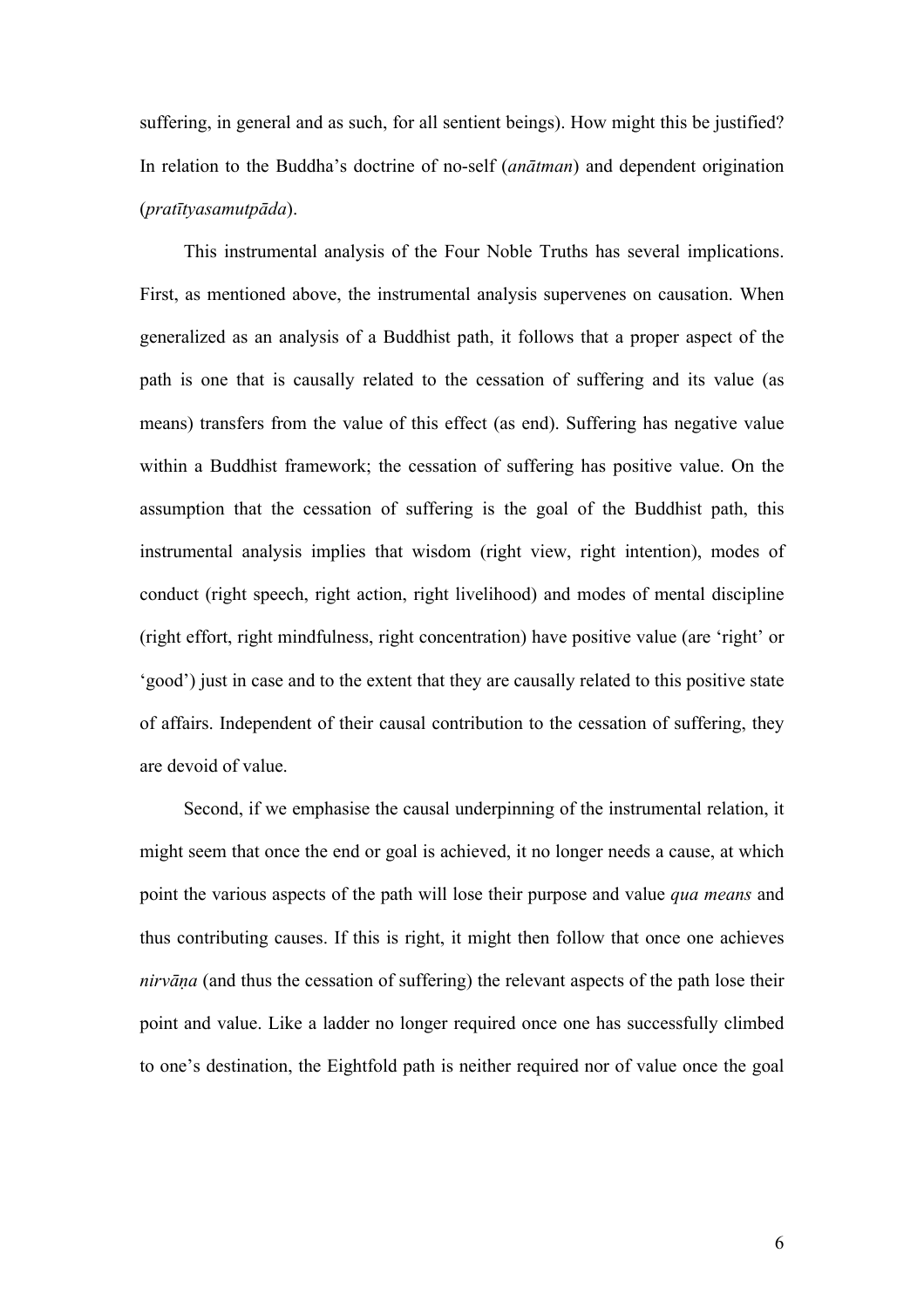has been achieved.<sup>12</sup> This analysis might support certain transcendental accounts of *nirvāṇa* and Buddhahood. According to such accounts, the achievement of *nirvāṇa* is coextensive with a complete escape from *saṃsāra*; i.e. the cycle of karmic rebirth which is causally driven by actions and their effects. For some, when one achieves transcendent-*nirvāṇa* one entirely transcends the realm of causally efficacious action (*karman*). It would seem to follow, however, that a transcendent Buddha is not an agent and it thus makes no sense to speak of a Buddha's *good* (compassionate, virtuous) actions.<sup>13</sup> Those who wish to defend this view might find some meta-ethical support in the instrumental analysis of the Buddhist path. Realising the right view, engaging in good modes of living and mindfulness might thus be understood as necessary means for ordinary human beings to achieve transcendent-*nirvāṇa* but lose their point once this goal has been achieved. Once one achieves the goal of the Eightfold Path, once one has climbed to the top of the ladder, the ladder itself can be pushed away.

### **A Constitutive Analysis of the Buddhist Path**

Those who defend a virtue ethical reconstruction of Buddhism emphasise the development of certain attitudes, capacities or mental states, the perfection of which are unified in a certain way of living as exemplified by a Buddha or a bodhisattva.

<sup>&</sup>lt;sup>12</sup> This is aside from the value and purpose that the Buddhist path may have *for someone else* who has yet to achieve the goal of the path. However, nuance is still perhaps needed here. It is arguable, for instance, that purpose and value can come apart. A constituent of the Eightfold Path might still have value even if it no longer has a purpose in achieving the goal relative to which it is evaluated. However, this may depend on whether one thinks a causal relation ceases once its effect is fully actualized and how this bears on the status of some *x* as means. For instance, if some *x* must be *able* to make an *actual* causal difference to  $v'$  occurring in order to count as a means to  $v$ , this condition cannot be satisfied in the the case of *y* being fully actualised. As a result, there is no basis for the transference of value from end to means and hence that *x* loses value once *y* occurs. If, however, it is sufficient that x must *have* been able to make such a difference (or *did* make such a difference) to count as a means to that end, then this problem can be averted.

<sup>&</sup>lt;sup>13</sup> For a discussion of some problems that arise for this view, see Finnigan (2010/11, 2011a,b)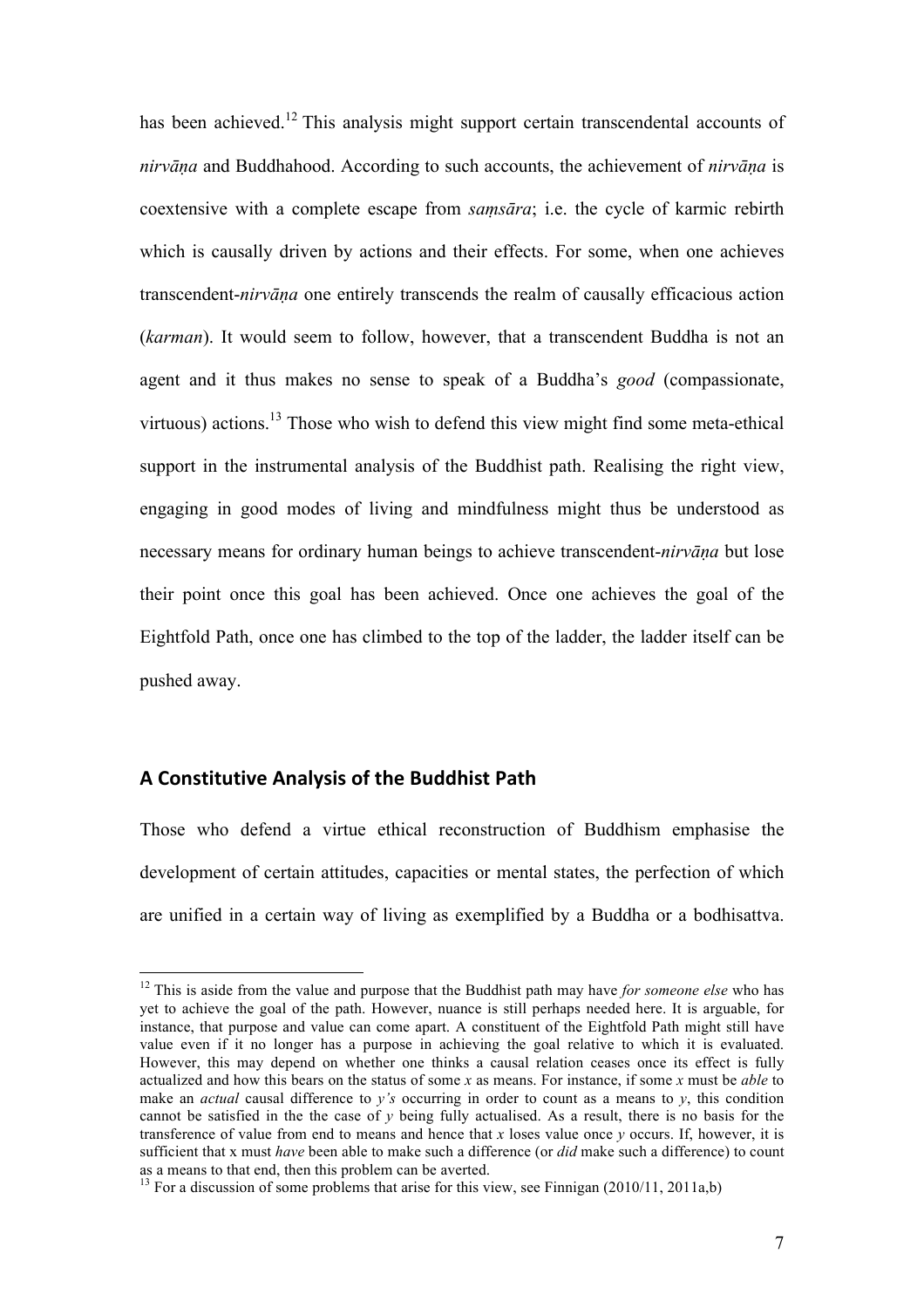While the Buddhist canon offers several competing lists of the relevantly perfected attitudes (*pāramitās*), most Buddhist traditions and schools consider the following four 'immeasurables' (*apramāṇa*) to be characteristic of a Buddha's mode of living; i.e. loving-kindness (*maitrī*), compassion (*karuṇā*), empathetic joy (*mudita*), and equanimity (*upekṣā*).

How are we to understand these attitudes, their cultivation and perfection, in relation to the goal of a Buddhist path? The instrumental analysis might seem to provide the most straightforward answer. They have value to the extent that they are means to generating the various aspects of the Eightfold Path, which, in turn, have value as means to the cessation of suffering, which is the goal of the path. It is only insofar as loving-kindness, compassion, empathetic joy or equanimity instrumentally cause us to (e.g.) engage in right actions, right speech and right modes of livelihood that they have positive value, where the 'rightness' of these modes of living is determined in instrumental-causal relation to the cessation of suffering.

This is not the only way to analyse the relevance of these attitudes, however. They might alternatively be analysed in *constitutive* relation to the Buddhist path. There are several ways to analyse a constitution relation. The sense relevant to this paper is not a mere mereological sum. Rather, like the instrumental relation, it has a goal or object that is the basis for determining value. The crucial difference between these two kinds of relation, however, concerns whether the basis for determining value is an *external effect* or *internal objective* of that which is evaluated.<sup>14</sup>

According to my analysis, the instrumental relation broadly supervenes on an underlying causal relation. If interpreted in efficient causal terms, it implies that the

<sup>&</sup>lt;sup>14</sup> Although I am stipulating the terms 'constitutive' and 'instrumental' to the analyses provided in this paper, I recognize that these terms are not always used in these stipulated senses. For instance, the term 'instrumental' is sometimes use to characterize all conditional relations and thus could be used to describe *both* analyses of goal-directed activities. 'Constitutive' can also be used to cover both (e.g. 'x *constitutes* the path because it is internally/externally related to y').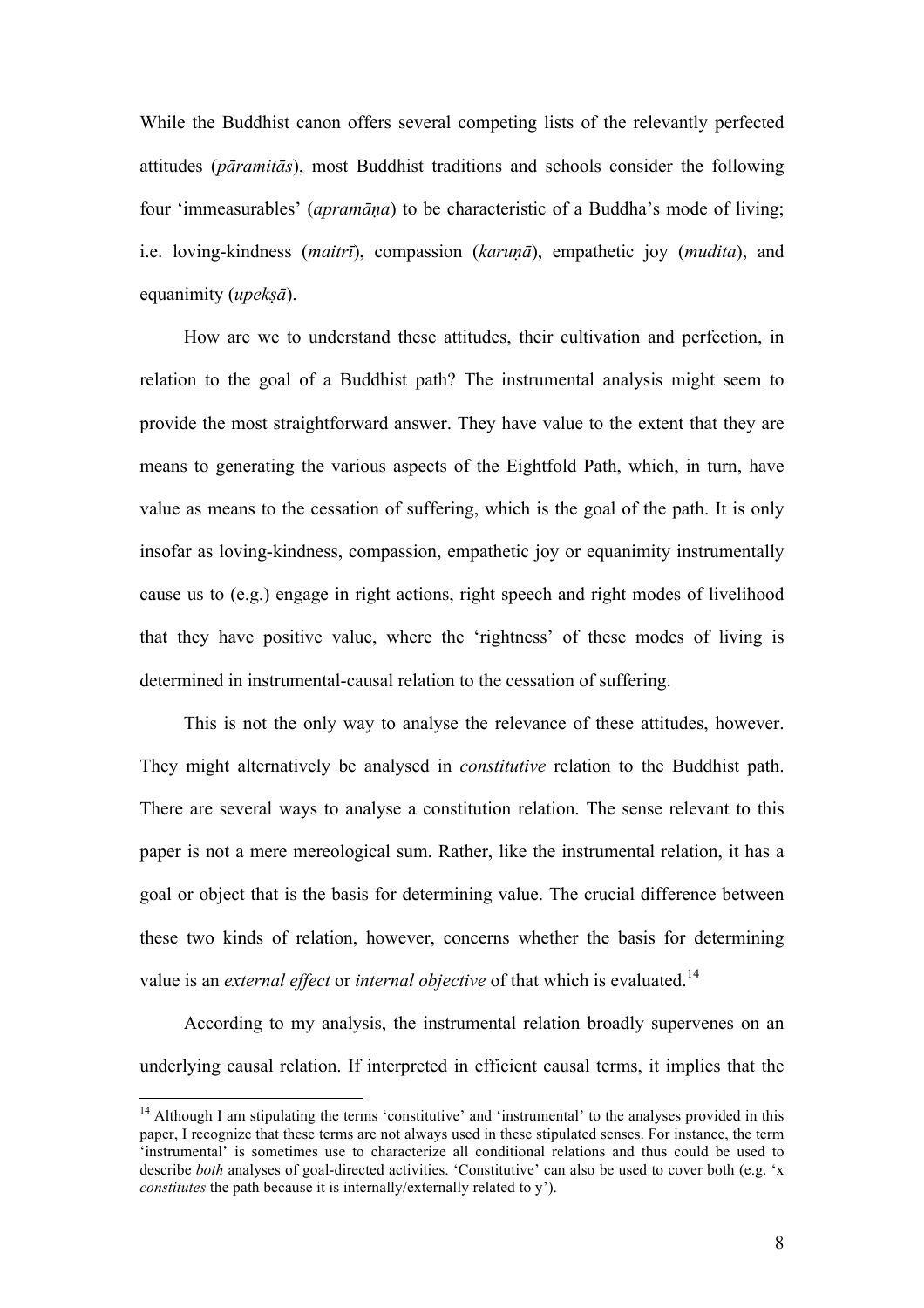path and goal are separate and distinct and thus the basis of evaluation is external to the evaluated act. This is standardly assumed by classical hedonic utilitarians, for instance, who take it to be uncontroversial that there is an ontological distinction between actions and the hedonic states produced as a result. If extended to the Buddhist context, it follows that engaged aspects of the Buddhist path are separate and distinct contributing causes of *nirvāṇa*, relative to the production of which they obtain positive evaluative status. In this way, the basis of evaluation (*nirvāṇa*) is external to the evaluated objects (the various aspects of the Eightfold Path).

According to a constitutive analysis, however, the goal of the Buddhist path is not a separate and distinct event that is caused by acquiring and engaging various modes of wisdom, living and mental discipline. Rather, it marks their point of perfection or completion (the *telos*) and thus is actualised in their very engagement. It is an objective which is internal to a way of living*,* rather than an effect that is external to and caused by the living of such a life.

To grasp the difference, consider dancing and the goal of becoming a graceful dancer. This goal is *teleological* and *internal* to the relevant activity to the extent that it is actualised in the dancing rather than being an ontologically separate and distinct effect that is produced by dancing. Of course, one might seek to bring about certain effects as a result of being able to dance gracefully (such as entrancing a partner or winning a prize). However, this is merely to say that an action can have multiple goals, some internal and some external. Where the instrumental analysis views the Eightfold Path as a roadmap to some destination that is separate and distinct from one's present location, the constitutive analysis views it as circumscribing a certain *way* of living; namely, one that consists of mutually reinforcing modes of understanding, conduct and mindful attention. The perfection of these distinct modes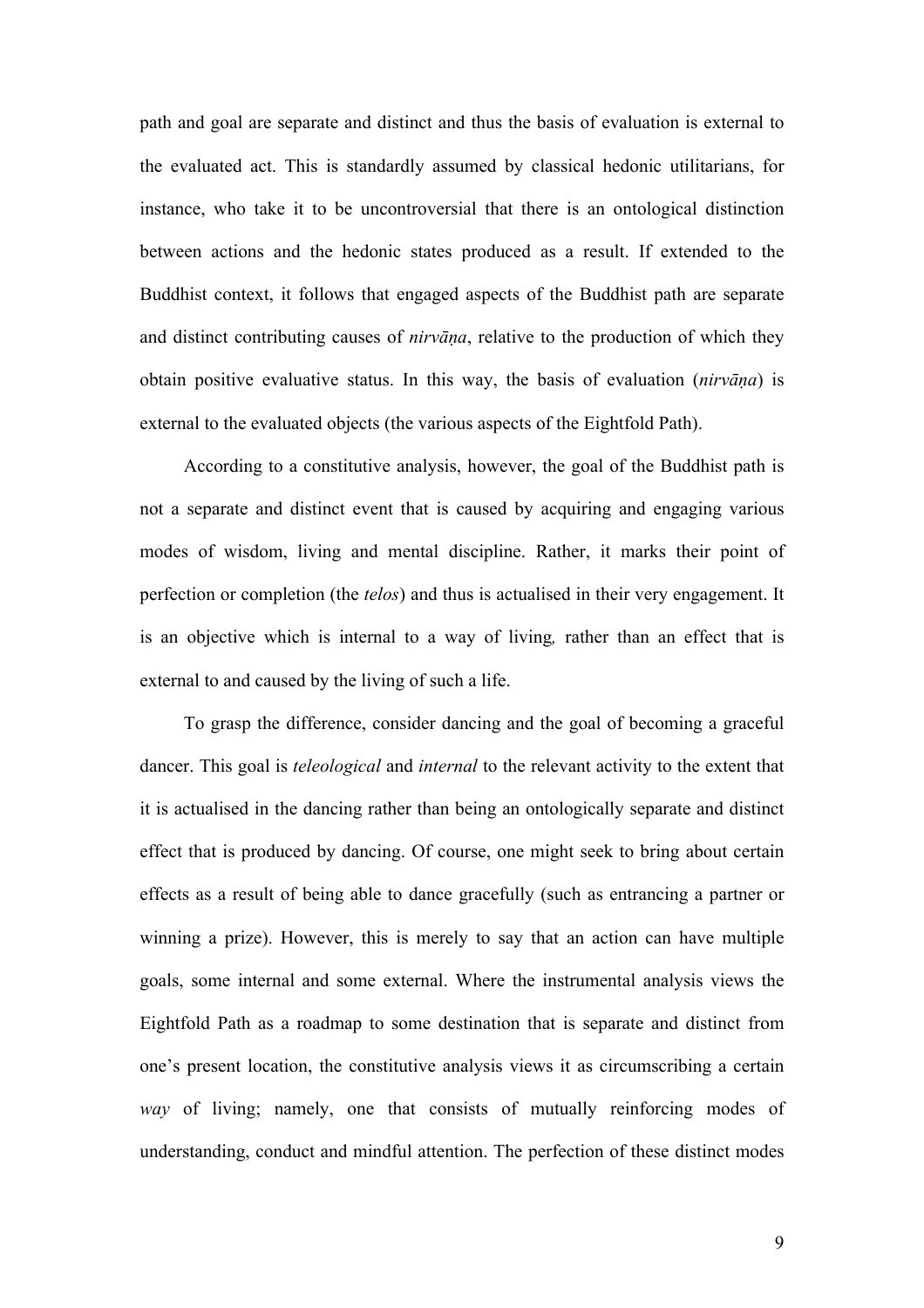of living is analysed in relation to the cultivation of the four immeasurable attitudes (loving-kindness, compassion, empathetic joy and equanimity).

The four immeasurable attitudes, themselves, can be seen to provide a (partial) model for the constitutive analysis of a Buddhist 'way' of living.<sup>15</sup> In contemporary discussions, these attitudes are often characterised as emotions. The nature of emotions is a matter of contemporary dispute. Some characterise emotions as simple and basic sensations akin to the phenomenal experience of bodily, physical pain. This characterisation is arguably equivalent to the Buddhist notion of *vedanā*. The four immeasurables are more complex. Each is an intentional attitude that is (a) about or directed towards certain kinds of objects construed in certain kinds of ways, and (b) made manifest in certain kinds of bodily and behavioural responses, where (a) and (b) are constitutive of the relevant attitude rather than related to it either as cause or effect. While the four immeasurable attitudes may involve phenomenally simple sensory elements, they are not reductively defined in terms of them. Arguably, much the same can be said for many varieties of emotion.

To illustrate this point, consider fear. While the nature of fear is, itself, subject to much debate it is arguably not (or not simply) a bare, simple sensation like bodily, physical pain. Rather, there is reason to think that it is an intentional attitude that is about or directed towards some object. While the objects of fear differ between subjects, it is nevertheless the case that insofar as one experiences fear one is afraid *of* something. Moreover, the object of fear is not necessarily identical with its originating or triggering cause. Consider, for instance, a subject who was once attacked by a dog and subsequently feels fear whenever they pass the building where the event occurred. It seems mistaken to say that the subject is afraid of the building.

<sup>&</sup>lt;sup>15</sup> I say 'partial' because although I will argue that they are necessarily oriented with regards to an intentional object, this is not exactly the same as saying they are goal directed.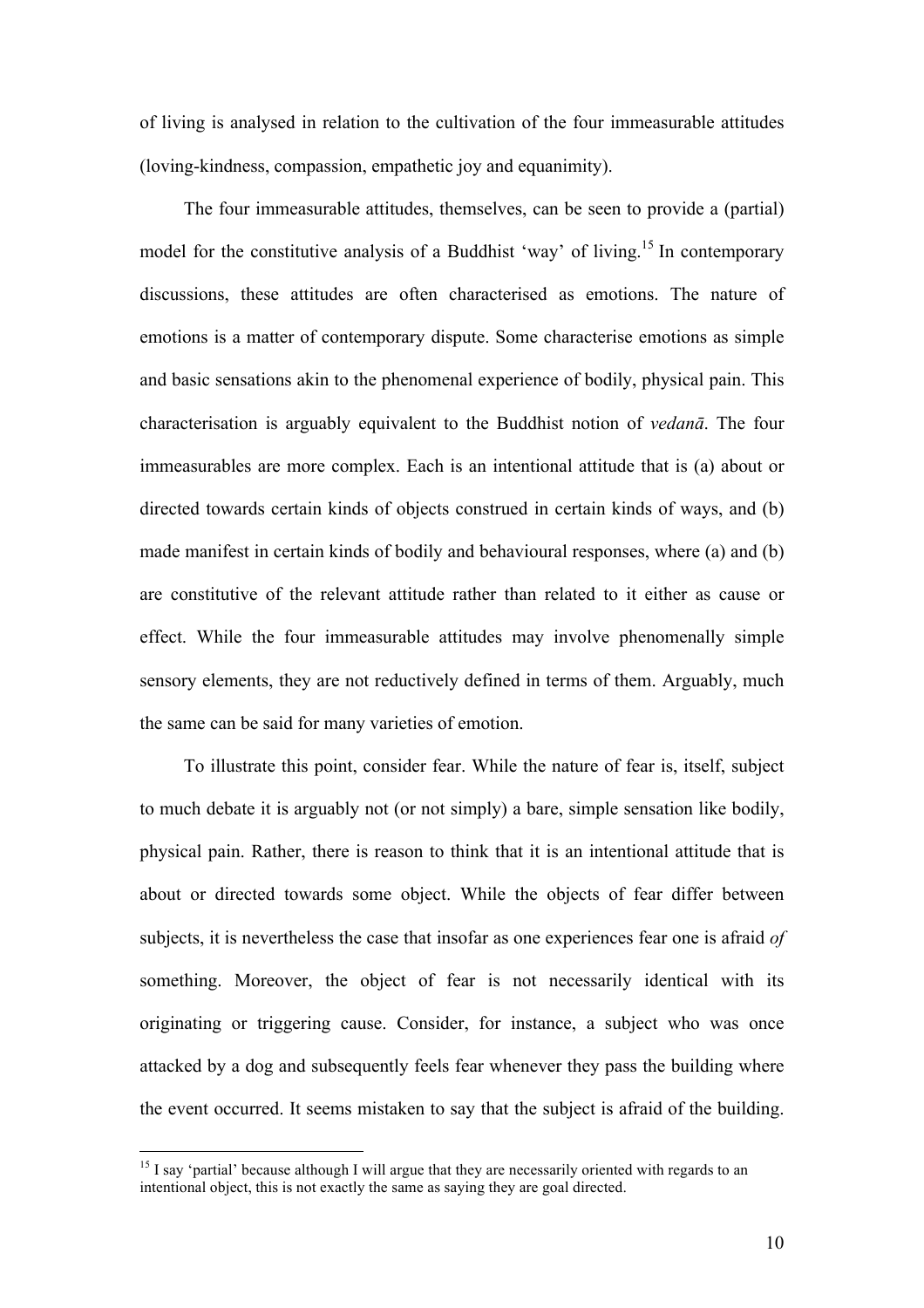It seems more correct to say that they are afraid of dogs (or, perhaps, being harmed by dogs, which is an unwanted possibility about which the subject experiences some agential uncertainty or lack of control) where this fear is occasioned or triggered by the perception of the building (in causal association with the memory of being attacked, which may have been the originating cause of the attitude). Both the originating and triggering cause of the subject's fear of dogs are external to and, in principle, dissociable from this attitude. The object of the subject's fear, by contrast, that of which the subject is afraid (i.e. dogs) is internal and constitutive of the attitude itself.

Of course, the relevant attitude would not be that of fear if it did not manifest in certain kinds of bodily and behavioural responses. Physiologically, the manifestation of fear may involve a rush of adrenaline, phenomenologically apparent in the form of bodily trembling or increased heart rate or sweating. Behaviourally, fear may manifest in variations of 'freeze, flight, fight' responses as subtle as an almost indiscernible increase in walking pace or as obvious as crossing to the far side of the street. These bodily, behavioural manifestations are not separate and distinct causal effects of fear, understood as a simple and discrete bodily feeling. Rather, the attitude of fear is a bodily, behavioural *orientation* towards (or mode of recoiling from) certain objects.<sup>16</sup>

The four immeasurables can be subjected to a similar analysis. Compassion is canonically characterised as an attitude of aspiring for the diminishment of suffering (in oneself or another). Loving-kindness is characterised as an attitude of aspiring for well-being and happiness (for oneself or another). Empathic joy is an attitude of rejoicing in the happiness of others and the relevant sense of equanimity is a clearminded, tranquil mode of responding to the vicissitudes of life. Each is an intentional

 $16$  This is not to deny that the ways in which fear manifests may differ between subjects and may be complicated in various ways when other attitudes are simultaneously triggered.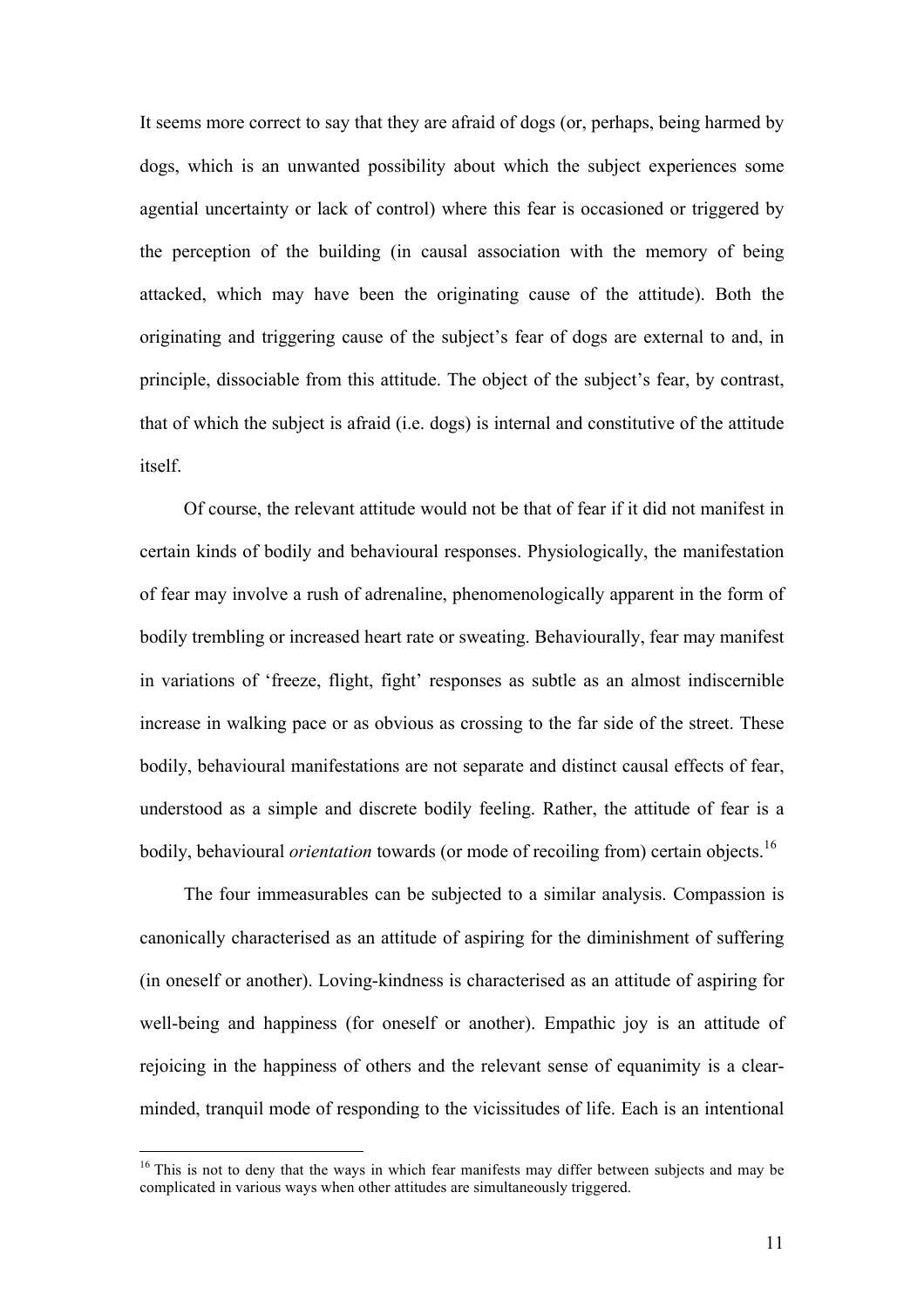attitude oriented to certain kinds of objects construed in certain kinds of ways. Each, once sufficiently cultivated, is robustly dispositional in the sense that they reliably manifest in relevant kinds of bodily, behavioural response in relevant kinds of circumstances. The ethical conduct (*śīla*) component of the Eightfold Path (i.e. right speech, action, livelihood) might be understood as three primary ways of manifesting these attitudes and it is relative to the expression of these attitudes that they are justified as constituents of the path.<sup>17</sup>

### **A qualification and refinement of the framing question**

I have claimed that a nominal distinction between instrumentality and constitution is widely used in Buddhist ethics literature and is broadly associated with utilitarianism and some form of virtue ethics. I have demonstrated how these evaluative relations, once analysed, provide for two distinct meta-ethical accounts of the normative grounds of Buddhist Ethics. There are complications, however, in associating these analyses with current work in normative ethical theory.

Contemporary consequentialists, for instance, do not limit themselves to instrumentalism about evaluative status but, rather, allow themselves a much broader range of evaluative relations. Indeed, it would seem that many consequentialists include as consequentialist all evaluative relations which can be logically construed as consequential (i.e. all claims of conditional form). Take, for instance, ordered list

<sup>&</sup>lt;sup>17</sup> How might the remaining aspects of the Eightfold Path fit with this analysis? The wisdom components (*prajñā*) might be justified in relation to the intentional object of these attitudes. The notion of intention (*saṃkalpa*) has a broad interpretive range. *Right* intention might be plausibly construed as correctness in the intentional object towards which one's attitudes are oriented, where the obtaining of such correctness is influenced by obtaining the right view (*dṛṣṭi*). While the *value* of right view and intention are justified relative to *truth*, one might argue that they are *relevant* constituents of the Eightfold Path insofar as they help shape the attitudes that are expressed in our modes of living. The concentration components (*samādhi*) might be similarly justified by their role in facilitating the cultivation of wisdom and thus correction of the intentional objects of the attitudes expressed by modes of ethical conduct.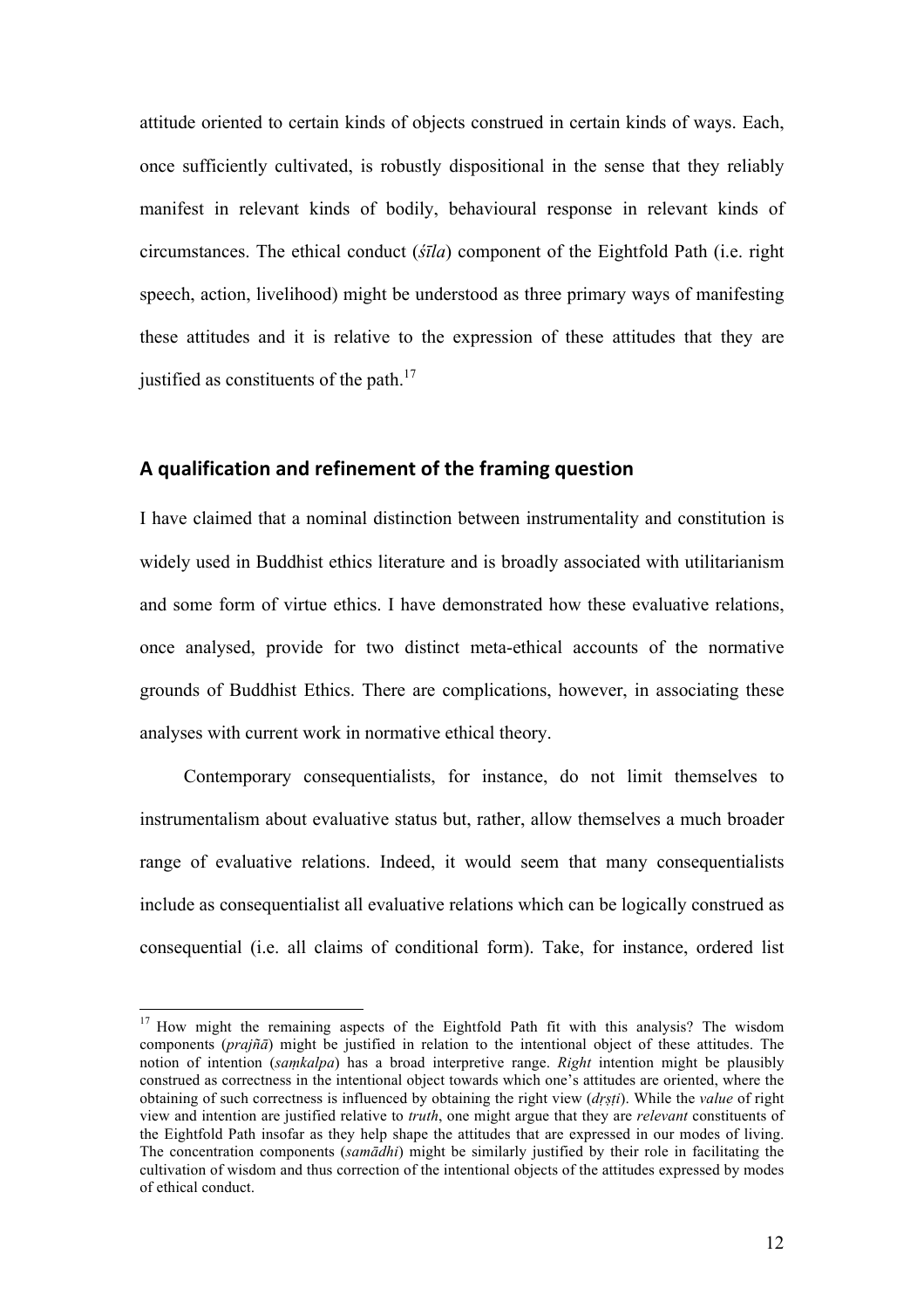theory and welfarist consequentialism. Unlike classical utilitarianism, these forms of consequentialism do not consider hedonic states of pleasure and pain to be the only intrinsic goods. Welfarist consequentialism, in particular, includes anything that is thought to have genuine and non-derivative significance for well-being. Moreover, according to this view, some quality or character trait is considered good to the extent that it contributes to, and thus is properly constitutive of, well-being. Charles Goodman defends welfarist consequentialism as the best reconstruction of Buddhist ethics.18 It would seem, however, that the metaphysical foundation for this particular form of consequentialism better fits the constitutive analysis that we have attributed to virtue ethics than the instrumental analysis that underlies traditional forms of utilitarianism.

Consider also recent criticisms of virtue ethical reconstructions of Buddhism. While at one time quite popular, these reconstructions are now often strongly rejected as incompatible with the metaphysical underpinnings of Buddhist thought.<sup>19</sup> The reason typically offered is that Aristotelian forms of virtue ethics are person-centred in a sense that assumes some essential property of self as evaluative grounds of the various attitudes and character traits that are expressed in action, where this assumed essential self is taken to be incompatible with the Buddhist doctrine of no-self (*anātman*). <sup>20</sup> However, as with contemporary consequentialism, there is much diversity in contemporary virtue ethical views. Not all contemporary forms of virtue ethics are Aristotelian, neo-Aristotelian and/or person-centred.<sup>21</sup> And even those that are need not presuppose a permanent, unchanging, essential self (*ātman*) as the

<sup>&</sup>lt;sup>18</sup> See Goodman (2009, 2013, 2015)<br><sup>19</sup> According to Goodman (2009), for instance, no version of virtue ethics can provide a viable model<br>of Buddhist ethics. A similar view is advanced by Siderits (2015)

<sup>&</sup>lt;sup>20</sup> See Goodman (2013), Siderits (2015), and Garfield & Priest (2015)<br><sup>21</sup> While some Buddhist scholars note this point, few go on to actually engage the relevant differences in contemporary virtue ethical theory. Examples of non-Aristotelian approaches to virtue ethics can be found in Phillipa Foot (2001), Christine Swanton (2003), Lisa Tessman (2005).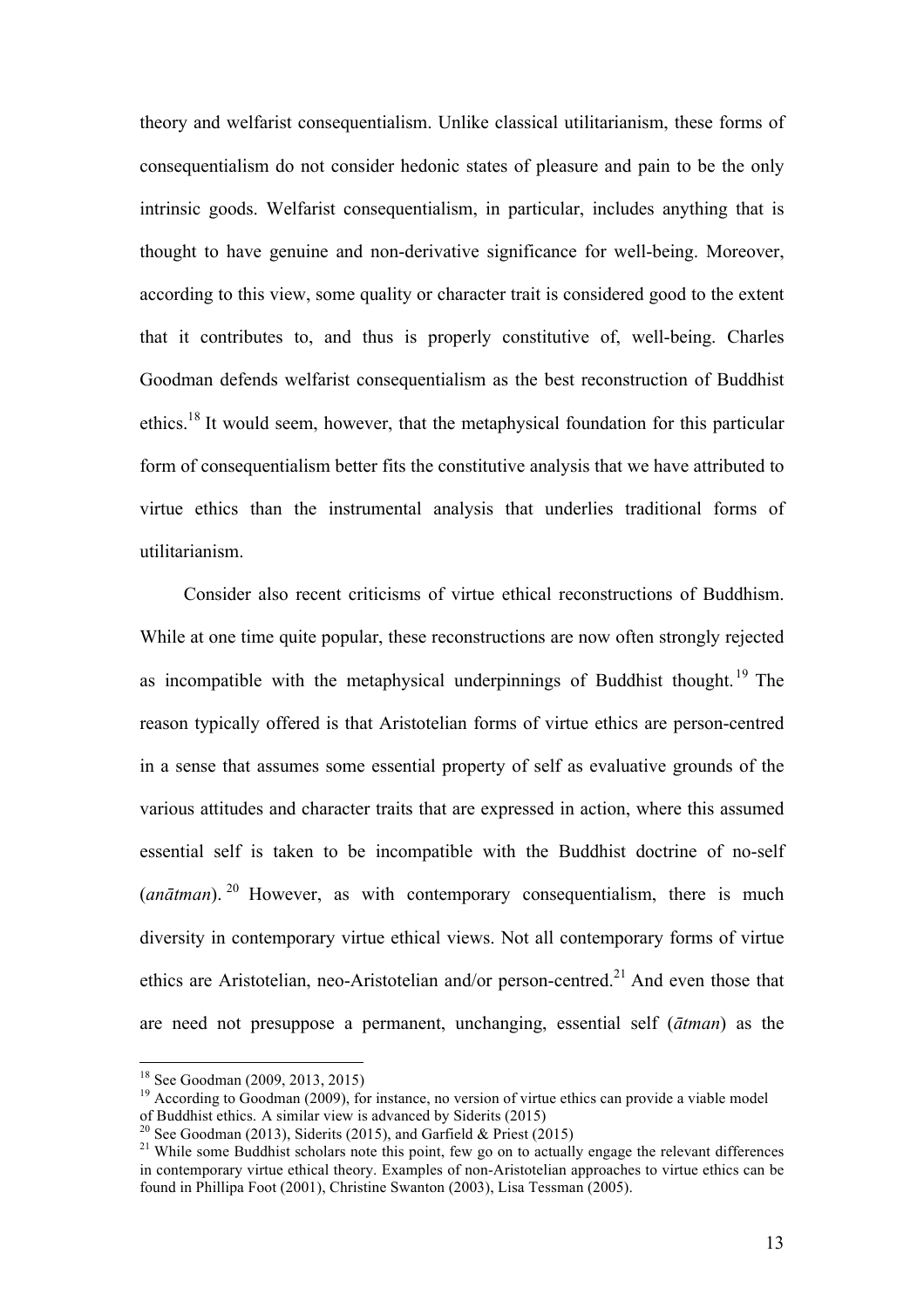metaphysical foundation for evaluating character traits. Similar to welfarist consequentialism, it is open to defenders of, say, a neo-Aristotelian approach to ethics to insist that virtues are character traits that, when perfected or made excellent, mutually constitute and sustain well-being or a good way of living (*eudaimonia*). If plausible, a virtue ethical reconstruction of Buddhist ethics on a constitutive metaphysical foundation need not be inconsistent with Buddhist views on self.

Given these considerations, it might seem that there is no settled answer to the question of which contemporary normative ethical theory (consequentialism or virtue ethics) Buddhist thought best approximates. The comparative task cuts both ways; a proper answer is beholden on Western philosophy to provide a clearly demarcated basis for comparison. And Western philosophers disagree about how to distinguish these theories. This is not to deny the potential fruitfulness of comparative analysis in terms of *some* theory as defended by *some* Western philosopher. The above considerations nevertheless reveal the limitations of this approach.

An alternative approach our framing question, however, is to set aside the normative labels (consequentialism and virtue ethics) and focus, instead, on the instrumental and constitutive analyses that some versions of these normative theories metaphysically presuppose. While it is arguable that the difference between (e.g.) welfarist consequentialism and well-being based virtue ethical theory might, in the end, be merely verbal, the relational structures analyzed above are substantively distinct, diverging over whether the basis for evaluation is internal or external to what is evaluated and potentially requiring distinct arguments to justify.

If we take this alternative approach, however, we still face the question of whether one of these two analyses is more correct, fundamental or better represents the 'spirit' of Buddhist ethical thought than the other. Is there a singular best meta-

14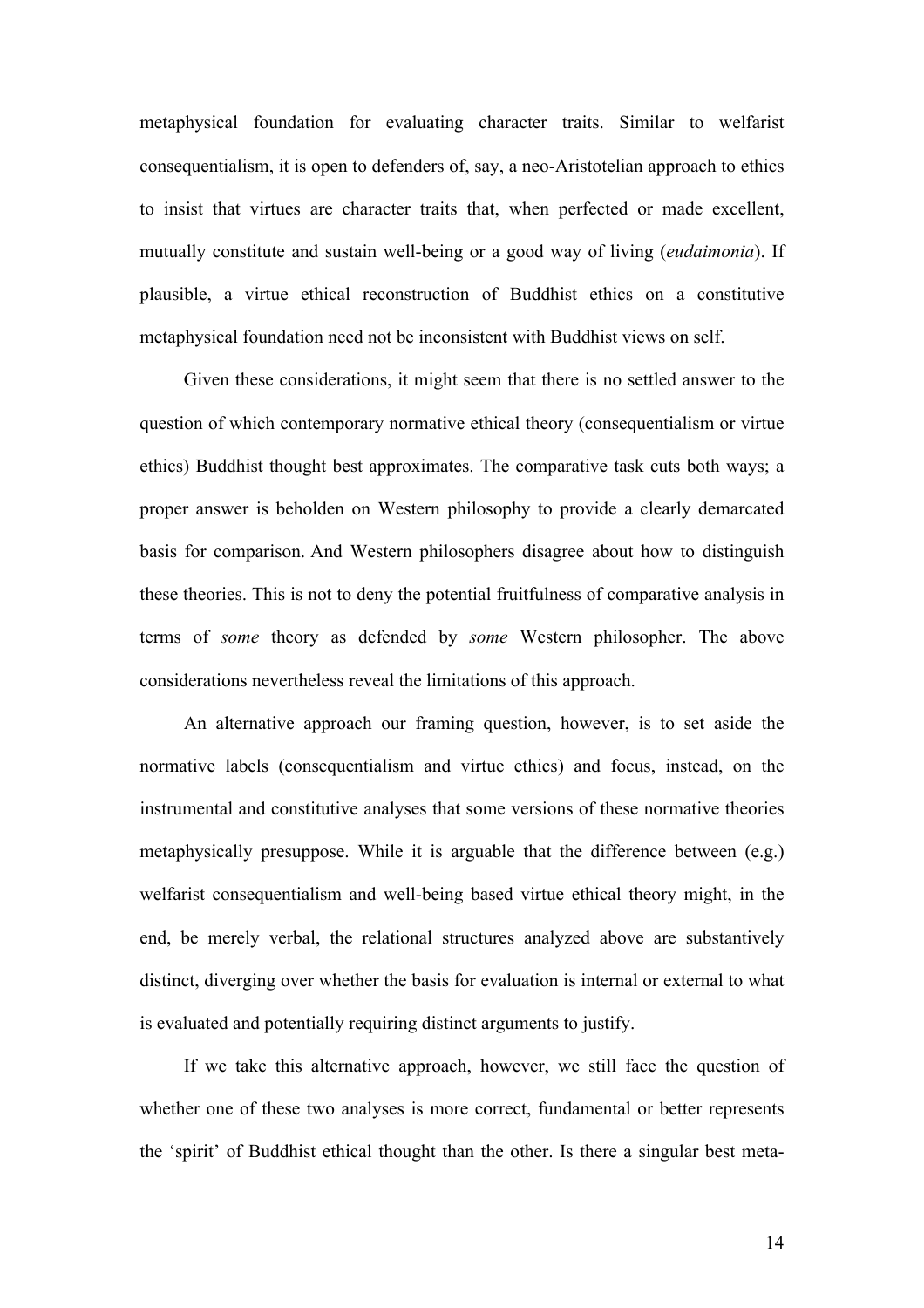ethical analysis of Buddhist thought or are both analyses provided above equally legitimate? How might we settle this issue?

One possibility is to assess whether either of these analyses are systematically consistent with Buddhist thought in various respects. There seem to be at least three respects in which such consistency could be tested.

- (1) Consistency with the Buddha's teaching on the Four Noble Truths;
- (2) Consistency with at least some established Buddhist metaphysical and epistemological theory;
- (3) A plausible reconstruction of at least some canonical Buddhist text.

Why these three criteria? I take (1) to be obvious insofar as the Four Noble Truths comes closest to being a central tenet of Buddhism and thus common element underlying the diversity of philosophical views. What about (2)? Since these metaethical analyses are contemporary, philosophical *reconstructions* of the Buddhist path, their legitimacy will, in part, depend on whether they can be systematically related to more established philosophical views within the Buddhist canon. Historical Buddhist thinkers provided highly sophisticated metaphysical and epistemological analyses of the Buddha's teachings on non-self and dependent origination. It is reasonable to suppose that a plausible reconstruction of Buddhist ethics should be consistent with some such analysis. Indeed, as noted above, we already see some rational reconstructions being dismissed precisely because they are taken to be inconsistent with these metaphysical commitments (on some understanding). Finally, it is reasonable to consider whether there is any textual evidence to support either analysis in canonical Buddhist texts that are explicitly concerned with ethical conduct. Hence (3).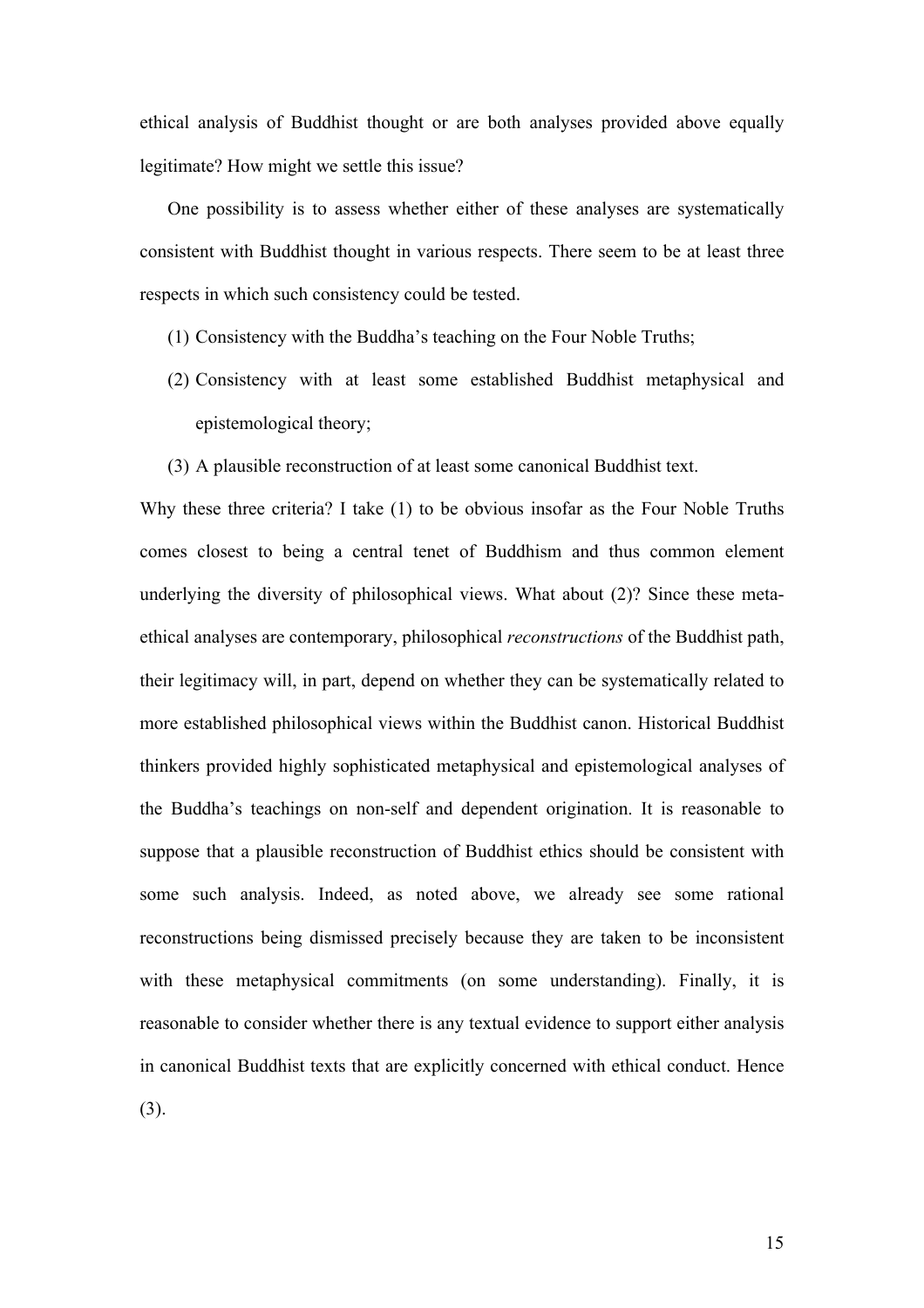Establishing whether and to what extent the instrumental and constitutive analyses of the Buddhist path are consistent with Buddhist thought in *all* three respects is a considerable task beyond the scope of what can be achieved here. Showing that they both satisfy (2), in particular, would require considering how these analyses might systematically relate to the complexities of some Buddhist philosophical system (Vaibhāṣika, Sautrāntika, Yogācāra, Madhyamaka). <sup>22</sup> The remainder of this article will, instead, focus on providing some reasons to think that both of these analyses might satisfy (1) and (3).

#### **Comparative assessment: consistency with the Four Noble Truths**

The instrumental analysis seems to provide a relatively straightforward reading of the relation between the Eightfold Path and the Four Noble Truths. On this view, each of the various elements that comprise the Eightfold path is justified as 'right' and thus a proper aspect of the path to the extent that they contribute to generating the end of *nirvāṇa*, where this is understood as the cessation of suffering.

By contrast, one might worry that the constitutive analysis of the Buddhist Path either misconstrues or does not take seriously enough the centrality of suffering to the Four Noble Truths. Traditional metaphors of these truths conceive of the Eightfold Path as a remedy for the disease of suffering that is discovered by the first truth, the causes of which diagnosed by the second and the possibility of a cure promised by the third. It could be objected that the constitutive analysis has little bearing on the actual cessation of suffering aside from an aspiration for its

<sup>&</sup>lt;sup>22</sup> It mav also require considering the viability of these respective analyses. For instance, Madhyamaka thinkers strongly critique Vaibhāṣika and Sautrāntika. If one or other of our analyses can only be justified as consistent with Sautrāntika, for instance, the question will remain as to whether that is sufficient justification in view of these Madhyamaka critiques. These issues become very complicated very quickly.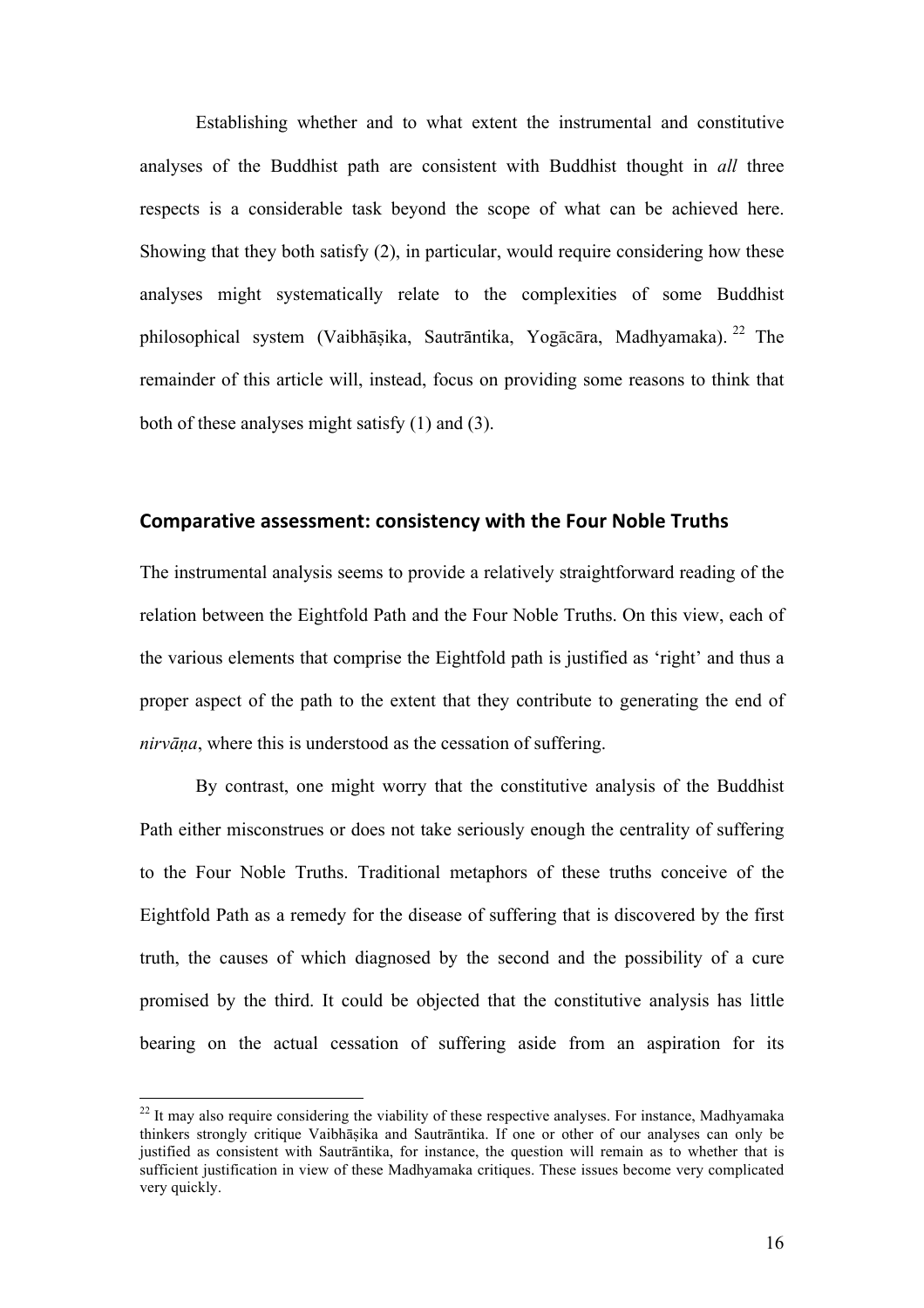diminishment. That is, while the cessation of suffering might be an internal *objective* of various attitudes, it does not seem to be a state of affairs that is actually generated as a result of following the Buddhist path. If this is right, the constitutive analysis might seem to be disconnected from, and thus inconsistent with, this central Buddhist idea, the fact of which may give reason to prefer the instrumental analysis.

There are at least two approaches available to the defender of the constitutive analysis of the Buddhist path in response to this challenge. First, compatible with this analysis is the idea that increased perfection in attitudes is co-extensive with an actual decrease in suffering. The cessation of suffering need not be conceived as a separate and distinct product of the modes of behaviour constitutive of these attitudes but might be, itself, constitutive of a life oriented by these attitudes. It is arguable, for instance, that a life lived in ways that are compassionate, loving, empathetic, and equanimous is *pleasurable* in a distinct sense that is incompatible with suffering.

Even if this is granted, one might still worry that this response only applies to the agent who is living such a life without any direct implications for the cessation of suffering of others. Given the Buddha's emphasis on dependent origination and nonself in his discussion of the second noble truth, it might be argued that an analysis of the third noble truth that did not extend the range of diminished suffering beyond the scope of an individual agent is problematic. The only way for this to be achieved, it could be argued, would be if the constitutive analysis were embedded within the instrumental analysis. That is, one might concede that the personal cessation of suffering might be constitutive of a certain perfected way of living, but nevertheless insist that this way of living must be instrumentally related to the global cessation of suffering which is the proper scope of Buddhist concern. Moreover, if utilitarianism is rightly associated with the instrumental analysis and virtue ethics with the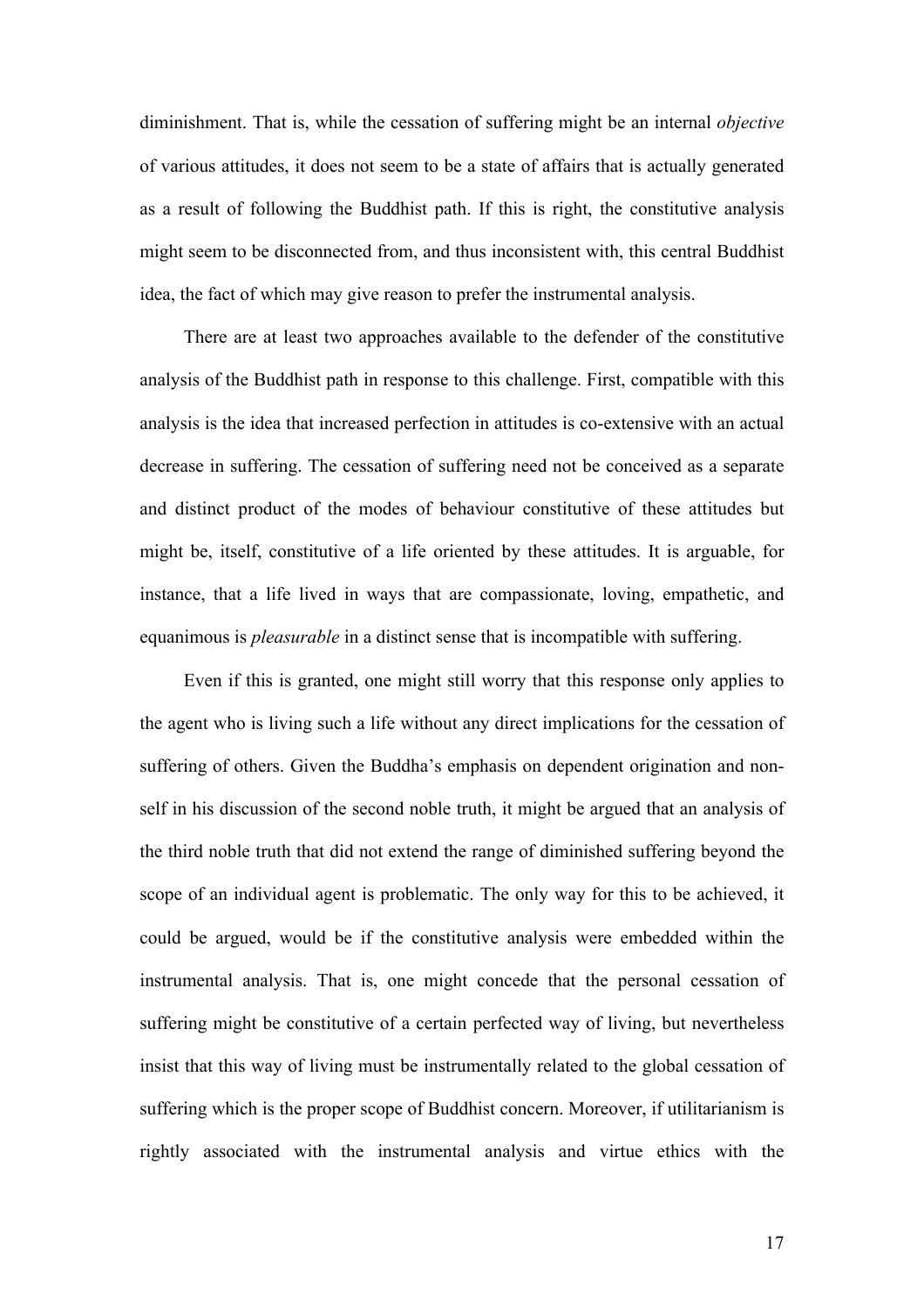constitutive, the above could be used as an argument to support an analysis of Buddhist virtue ethics as ultimately embedded within a utilitarian framework.

This is a difficult argument to rebut. However, while not decisive, it might be countered by arguing that the relevant kind of pleasure can transfer to the objects of these attitudes if one conceives of the modes of behaviour that are constituent of these attitudes as purposive events with their own constitutive objectives. Consider, for instance, the simple act of smiling. A smile may result in making someone else smile, where this is a separate and distinct effect. However, the act of smiling also brings about a material change in the world; namely, a particular change in facial expression (i.e. mouth curved upwards, eyes shining, eyelids slightly narrowed). This material change is not a separate and distinct effect of smiling but is internal to it to the extent that the act of smiling would not count as the act of smiling unless this particular change in facial expression occurred.<sup>23</sup> The external effect of causing someone else to smile is dissociable from the act of smiling, but the particular change in facial expression not. Now consider a more complex action that one might categorize as manifesting compassion, such as comforting a crying friend with a warm embrace. Some would argue that the compassionate action consists in the *attempt* to alleviate suffering; i.e. what one is trying to achieve, irrespective of whether one succeeds. On this analysis, one counts as comforting one's friend irrespective of whether one's friend is actually comforted. It might alternatively be argued, however, that the friend *being comforted* and thus no longer suffering in the relevant respect marks the point of completion of the action of 'comforting one's friend'. As such, the friend being comforted is constitutive or internal to the action itself. If this is plausible, then bringing about a material change in the object of one's compassion may be

 $^{23}$  Similarly, dancing would not count as dancing unless there was some kind of movement in a body, which is a material change in the world.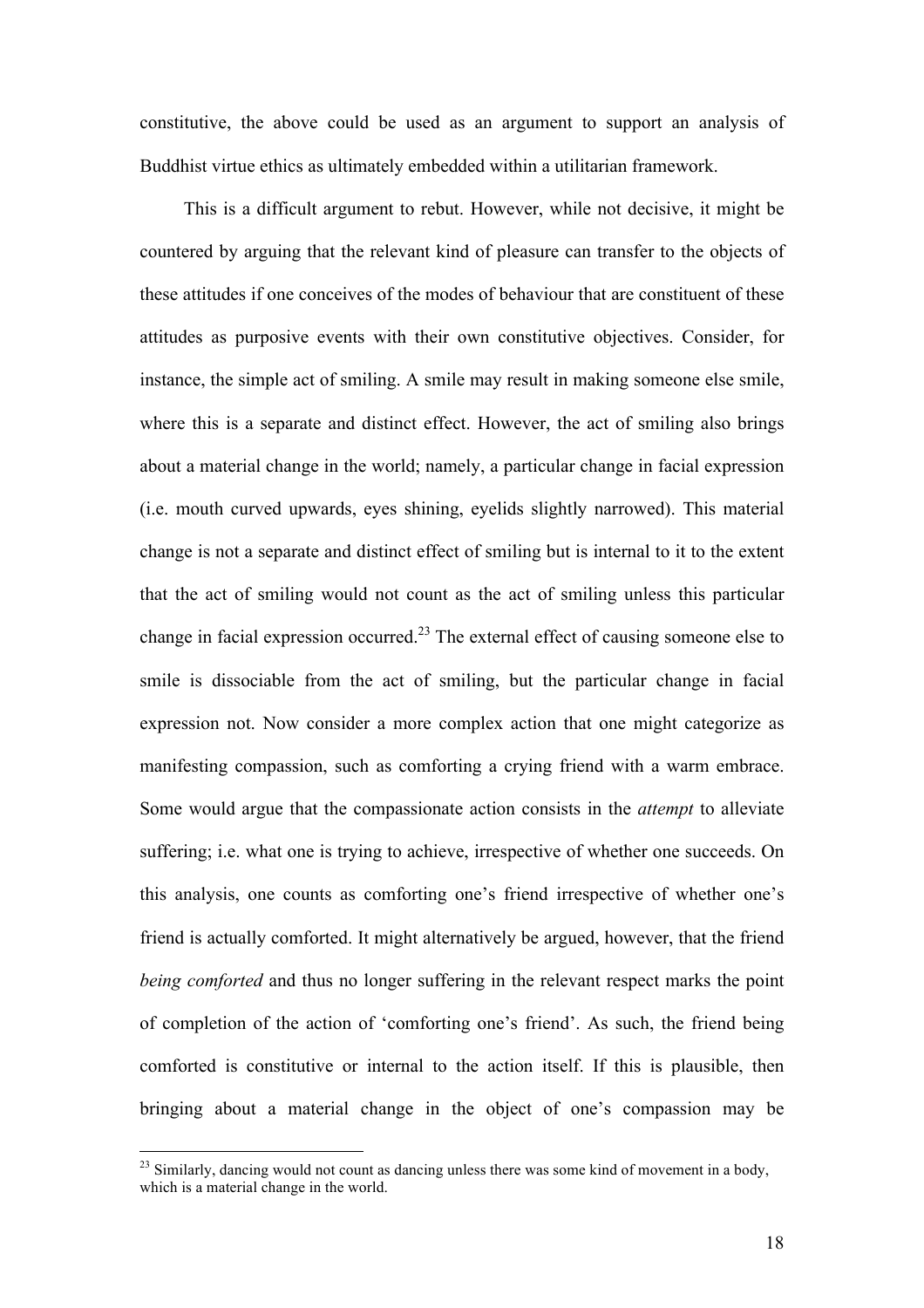constitutive of a behavioural manifestation of this attitude rather than a separate and distinct effect of having acted compassionately. And, if this is plausible, then bringing about the cessation of suffering in the objects of one's immeasurable attitudes might be considered constitutive of the behavioural expression of those attitudes rather than a separate and distinct causal effect.

This solution has some rather strong implications. In particular, it would seem that the nature of an action might be indeterminate until it reaches its point of completion. This may be neither apparent nor an issue for actions that have a short temporal duration, such as smiling and comforting friends. In such case, the material change in the world occurs at the time of, or shortly after, the initiation of the action and thus the action is complete almost as soon as it is begun.<sup>24</sup> If the object of compassion is the alleviation of suffering of *all* sentient beings, however, it would seem to follow that an action aimed at this objective would not reach its point of completion and thus not come to be until all suffering has been alleviated. This seems unintuitive. The concern might be alleviated, however, if this complex action is identified as a temporally extended *mode of living* analysable into more discrete action parts with their own constitutive objectives. Hence, while the mode of living that manifests *mahakaruṇā* (i.e. great compassion oriented towards the alleviation of suffering of all sentient beings), may not be properly instantiated until the point at which all suffering is alleviated, this temporally extended mode of living might nevertheless be analysed into more discrete and relatively more quickly completable action parts, one of which may consist in comforting a crying friend with a warm embrace.

<sup>&</sup>lt;sup>24</sup> The idea of an action reaching its point of completion by achieving its objective need not be identified with a stopping point. The act of 'leisurely strolling' might be said to achieve its objective at the very point at which it is begun, where this fact does not mark its stopping point. Similarly, with the act of smiling; one does not necessarily cease smiling at the point at which one's face changes its demeanor in the relevant way.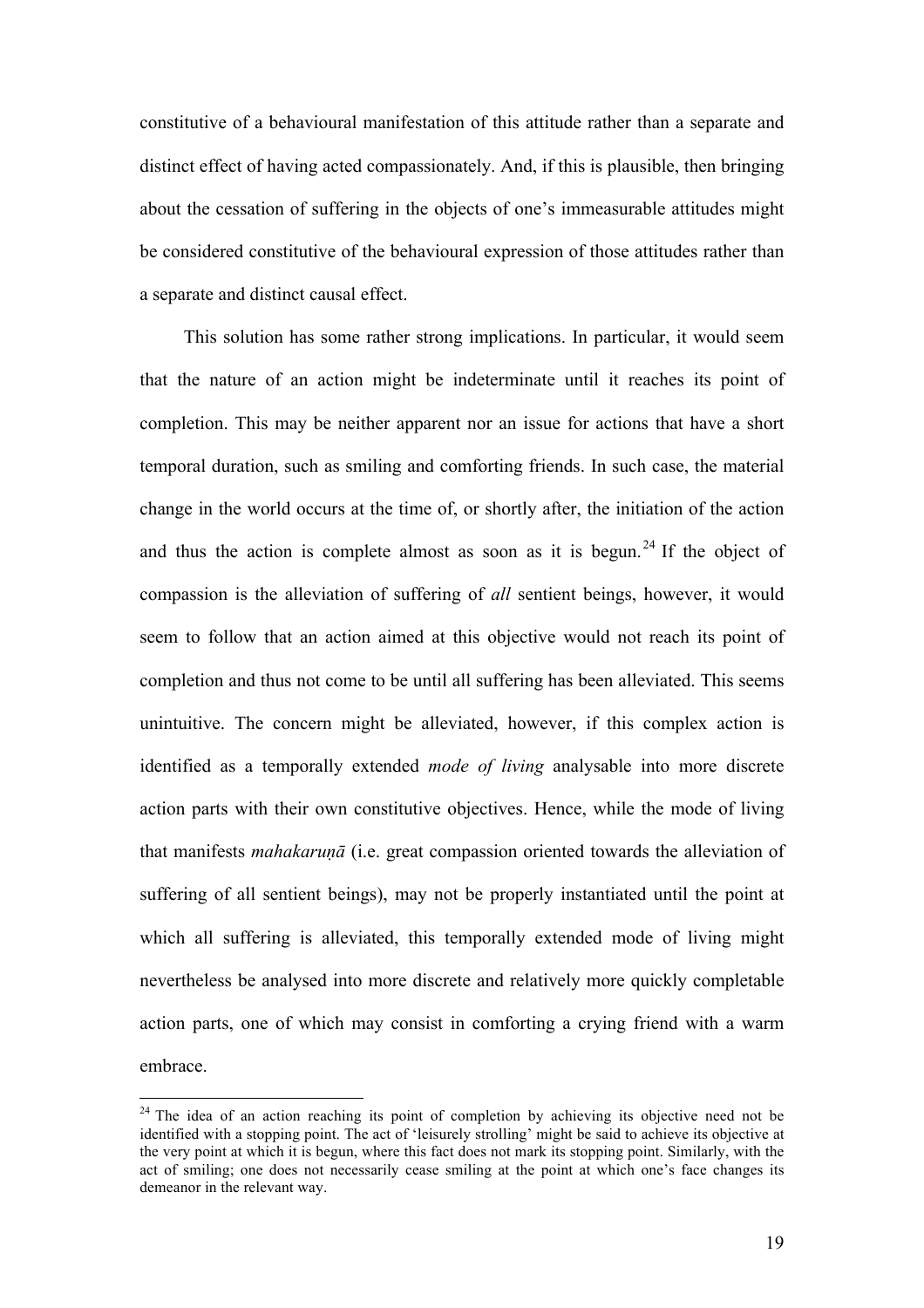Clearly the story of how the constitutive analysis is consistent with the Four Noble Truths is more complicated than the one that provided for the instrumental analysis. But complicated does not mean false or unjustified. If coherent, then there is reason to think that the constitutive analysis can satisfy (1) for counting as a plausible analysis of Buddhist ethical thought.

#### **Comparative assessment: textual analysis**

I shall close by briefly considering whether our two meta-ethical analyses might be consistent with *some* canonical Buddhist texts concerned with ethical conduct and thus whether they can satisfy (3).

Śāntideva's *Bodhicaryāvatāra* (BCA) is a touchstone for recent reconstructions of Buddhist ethical thought as a normative theory. Śāntideva is a Madhyamaka Buddhist thinker in the Mahāyāna tradition and this text is thought to best exemplify Mahāyāna values. Central to this tradition is the notion of a bodhisattva and an interpretation of the Eightfold Path as a *bodhisattva* path. A bodhisattva, according to this tradition, is one who has resolved to remain in the realm of suffering (*saṃsāra*) to help liberate all sentient beings from suffering.

It might seem that certain passages in BCA are best read as suggesting a constitutive analysis of the bodhisattva path. A central theme of this text is the cultivation of an Awakened Mind (*bodhicitta*), which is achieved by completing two stages in mental development. The first stage is called 'aspirational bodhicitta' (*praṇidhicitta*, 1.15), which consists of the resolution to become a bodhisattva for the sake of releasing all sentient beings from suffering. Śāntideva describes the person with this attitude as being like one who "desires to go"  $(1.16)$  but is not yet going; like one who has resolved to live compassionately but does not yet express compassion in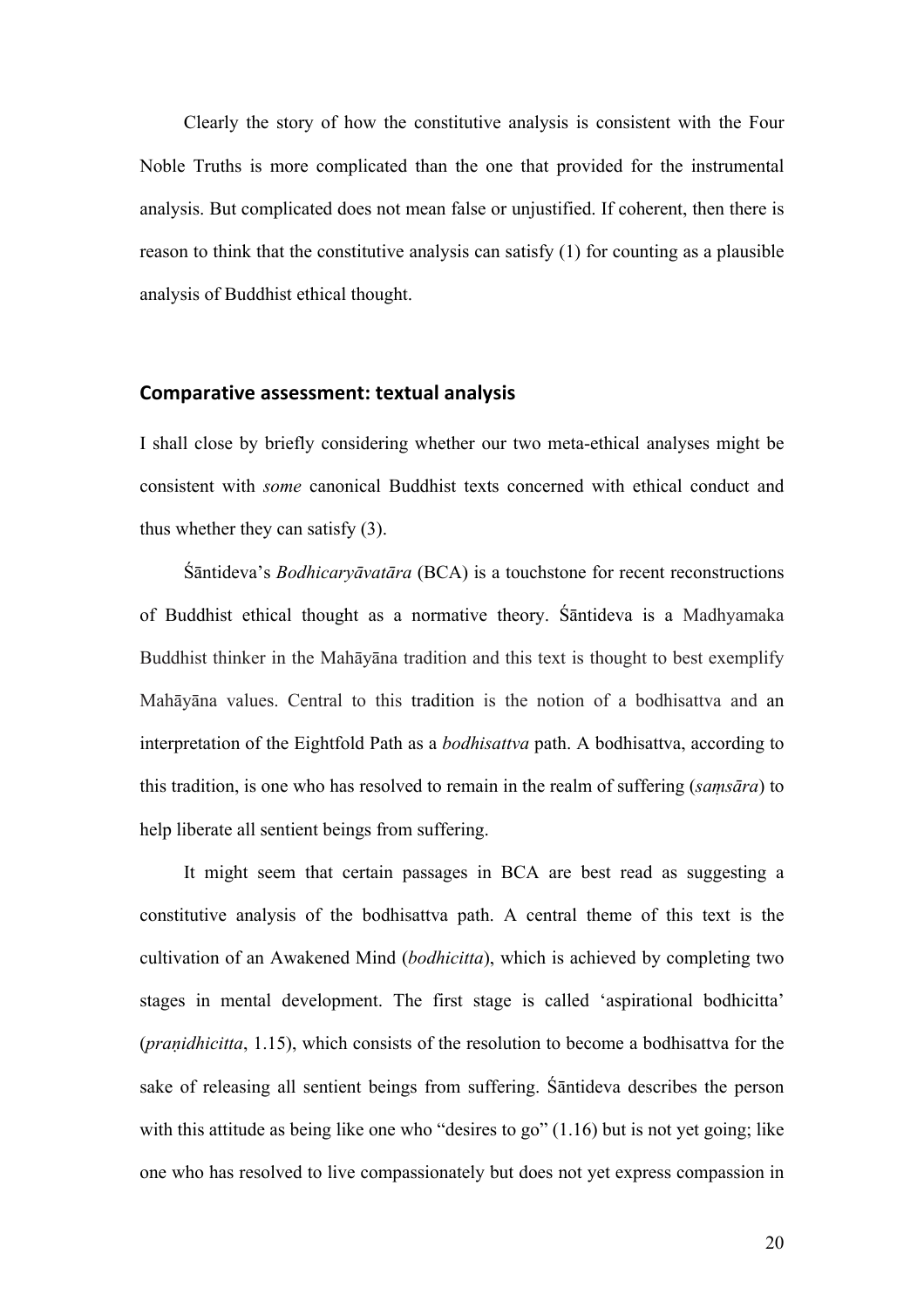their conduct. By contrast, the person "who is going" and thus actually expresses compassion in their conduct is identified as 'engaging bodhicitta' (*prasthānacitta*, 1.15). Śāntideva characterises this second stage of bodhicitta as a superior level of moral development (1.17). While not entirely clear in the text, the transition from aspirational to engaging bodhicitta arguably involves transforming the initial resolution (*to be* compassionate; *to live* compassionately) into the intentional (dispositional and thus behavioural) attitude *of* compassion (*karuṇā*) and eventually great compassion (*mahakaruṇā*) supported by one's gradual attainment of right understanding and reinforced by ever-deepening meditative practices. The goal of the bodhisattva path may thus seem to be internal to the practices and attitudes that constitute such a way of living in the sense that it seems to mark their point of perfection.

Further support for this constitutive analysis of BCA might be found in Śāntideva's response to the question: "If the perfection of generosity consists in making the universe free from poverty, how can previous Protectors have acquired it, when the world is still poor, even today?" (5.9) Answer: "...the perfection is the mental attitude itself" (5.10) It is also reinforced by Śāntideva's reflections on the limitations of individual agency. "Where is there hide to cover the whole world? The wide world can be covered with hide enough for a pair of shoes alone" (5.13); "...since I cannot control external events, I will control my mind." (5.14) *Bodhicitta*, on this analysis, does not cause one to become a bodhisattva. *Perfected bodhicitta* (i.e. the fully Awakened Mind) is characteristic of the perfected mode of living that is conveniently designated as that of a 'bodhisattva'.

Despite this textual evidence for a constitutive analysis of the bodhisattva path, BCA also provides textual support for the view that the evaluative status of the

21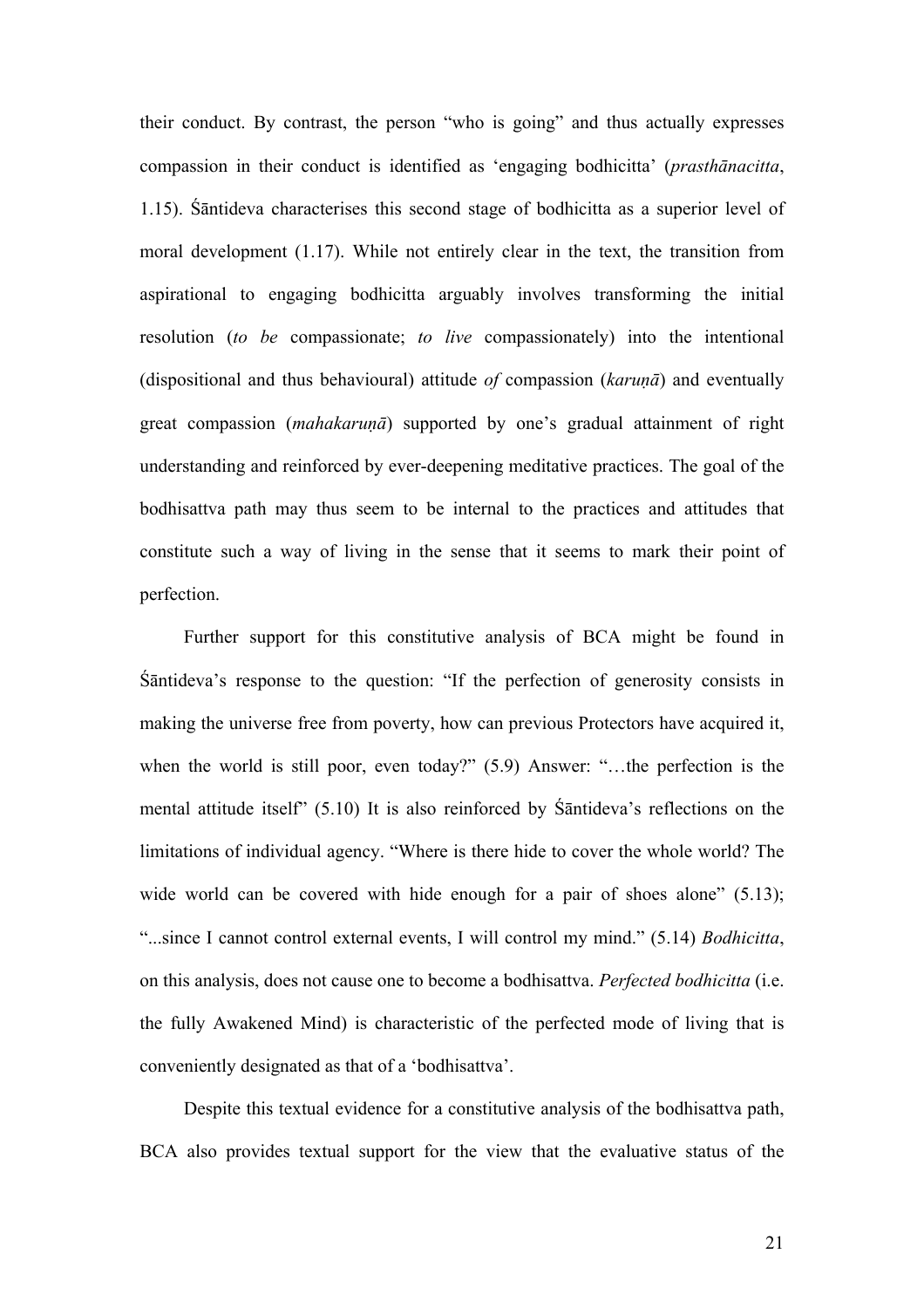'bodhisattva way' is ultimately justified in instrumental relation to the cessation of suffering thereby caused. This is implied by Śāntideva's remark that "The greatness of the intent comes not from itself but rather from its effect, and so the greatness is equal" (5.14). Śāntideva also suggests that we can overlook a moral code at the time of giving (5.42), where this seems to imply that the grounds for evaluative status might be *external* to (rather than constitutive of) the perfection of generosity, which better fits an instrumental analysis. Finally, his argument for altruism in Chapter 8, based on the non-existence of a permanent self, is perhaps most intuitively read in instrumental terms. He writes:

"The continuum of consciousness, like a queue, and the combination of constituents, like an army, are not real. The person who experiences suffering does not exist. To whom will the suffering belong? Without exception, no sufferings belong to anyone. They must be warded off simply because they are suffering. Why is any limitation put on this? If one asks why suffering should be prevented, no one disputes that! If it must be prevented, then all of it must be. If not, then this goes for oneself as for everyone"  $(8.101 - 103)^{25}$ 

Much contemporary discussion about the nature of Buddhist ethics focuses on negotiating and attempting to systematise Śāntideva various remarks. Some of these tensions might be construed as orienting around the issue of whether Śāntideva's *Bodhicaryāvatāra* presupposes an instrumental or constitutive analysis of the bodhisattva path. However these particular interpretive issues are resolved, they need not be taken to decisively settle which analysis of the nature of a Buddhist path is the best reconstruction of *Buddhist* thought on ethical matters. Matters appear quite different if we take a different Buddhist text as our point of departure.

<sup>&</sup>lt;sup>25</sup> There is much controversy about how these verses are best analysed. For a detailed discussion of the relevant issues, see Cowherds (2015) and Finnigan (2017).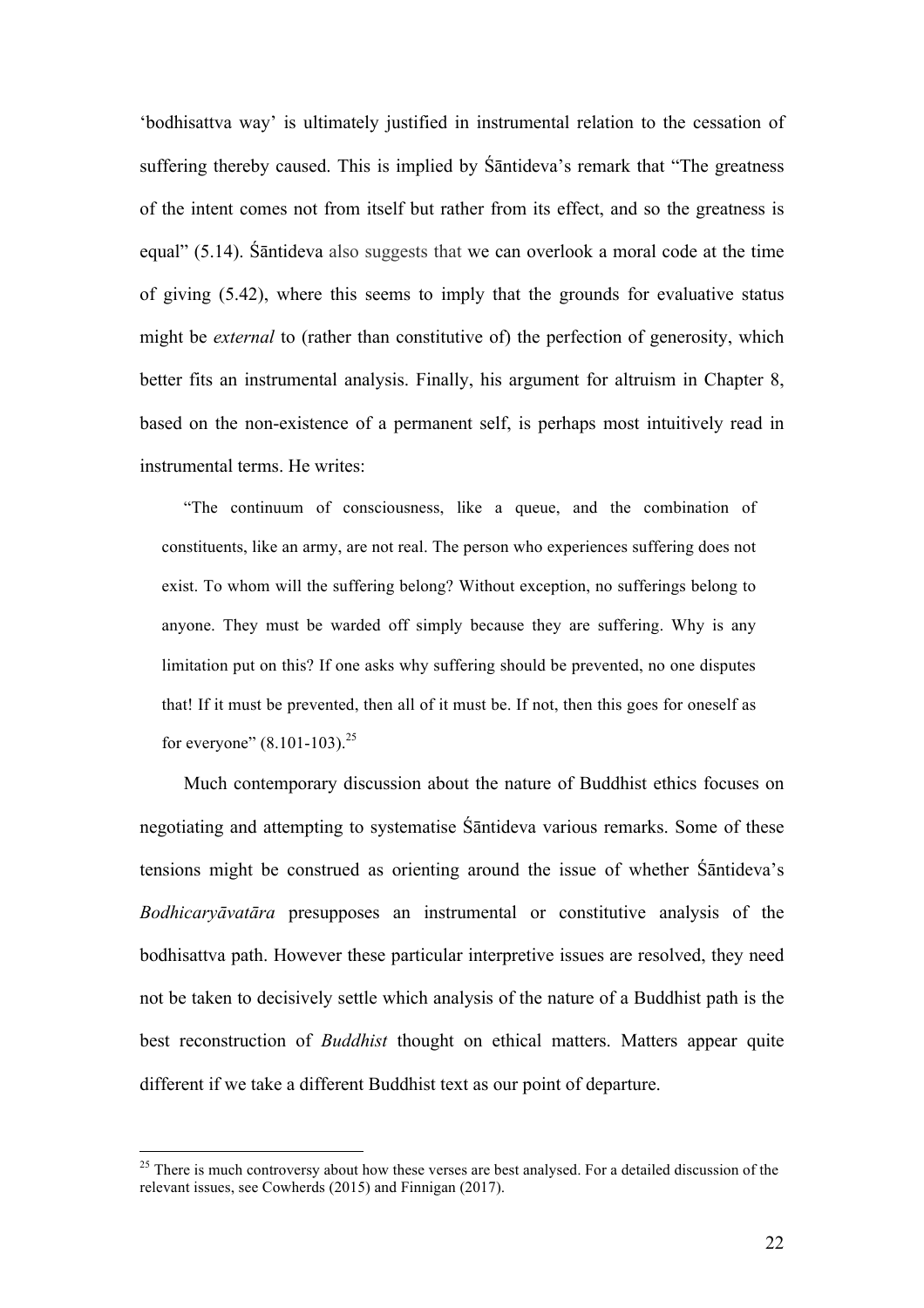Consider, for instance, the less studied and much more esoteric writings of the Japanese Zen Buddhist, Dōgen.<sup>26</sup> When training as a Tendai monk, Dōgen became puzzled about the doctrine of 'original enlightenment' (本覚 *hongaku*). According to this Tendai doctrine, all sentient beings have buddha-nature, where this is understood as the view that all sentient beings are already and primordially enlightened. This idea is derived from the *Tathāgatagarbha* tradition of Buddhist thought rather than the *Prajñāpāramitā* tradition that informs the Madhyamaka of Śāntideva. If one were to accept this Tendai idea of buddha-nature, Dōgen puzzled, what is the point of following a Buddhist path aimed at achieving enlightenment given that the relevant causal effect appears to have been already achieved?<sup>27</sup> Indeed, the very attempt to achieve that which is already possessed would seem to be counter-productive given that it may actually diminish or lead us away from our primordial buddha-nature. These reflections did not lead Dōgen to reject Buddhist practice, however. Rather, they inspired the idea that enlightenment is *not* a transcendental state that lies beyond ordinary life and is caused by following a Buddhist path. Rather, it manifests itself *in* everyday living. "When you find your place where you are, practice occurs, actualizing the fundamental point. When you find your way at this moment, practice occurs, actualizing the fundamental point." (Translation from Tanahashi (1985) p. 72.) Dōgen might be reasonably understood as rejecting the instrumental analysis of the Buddhist path in favour of a constitutive analysis. He does not deny that enlightenment is something to be achieved. Rather, this achievement is conceived as an actualization that occurs in one's ordinary mode of living and not as a causal effect of having lived a certain kind of life. "In your study of flowing, if you imagine the

<sup>&</sup>lt;sup>26</sup> I owe the following analysis of Dōgen to Koji Tanaka.<br><sup>27</sup> "Both exoteric and esoteric teachings explain that a person in essence has true dharma nature and is originally a body of "Buddha nature." If so, why do all buddhas in the past, present, and future arouse the wish for and seek enlightenment?" (Translated and quoted in Tanahashi (1985) p. 4 (Tanahashi, Kazuaki (ed.) (1985) *Moon in a Dewdrop*, Farrar: North Point Press.))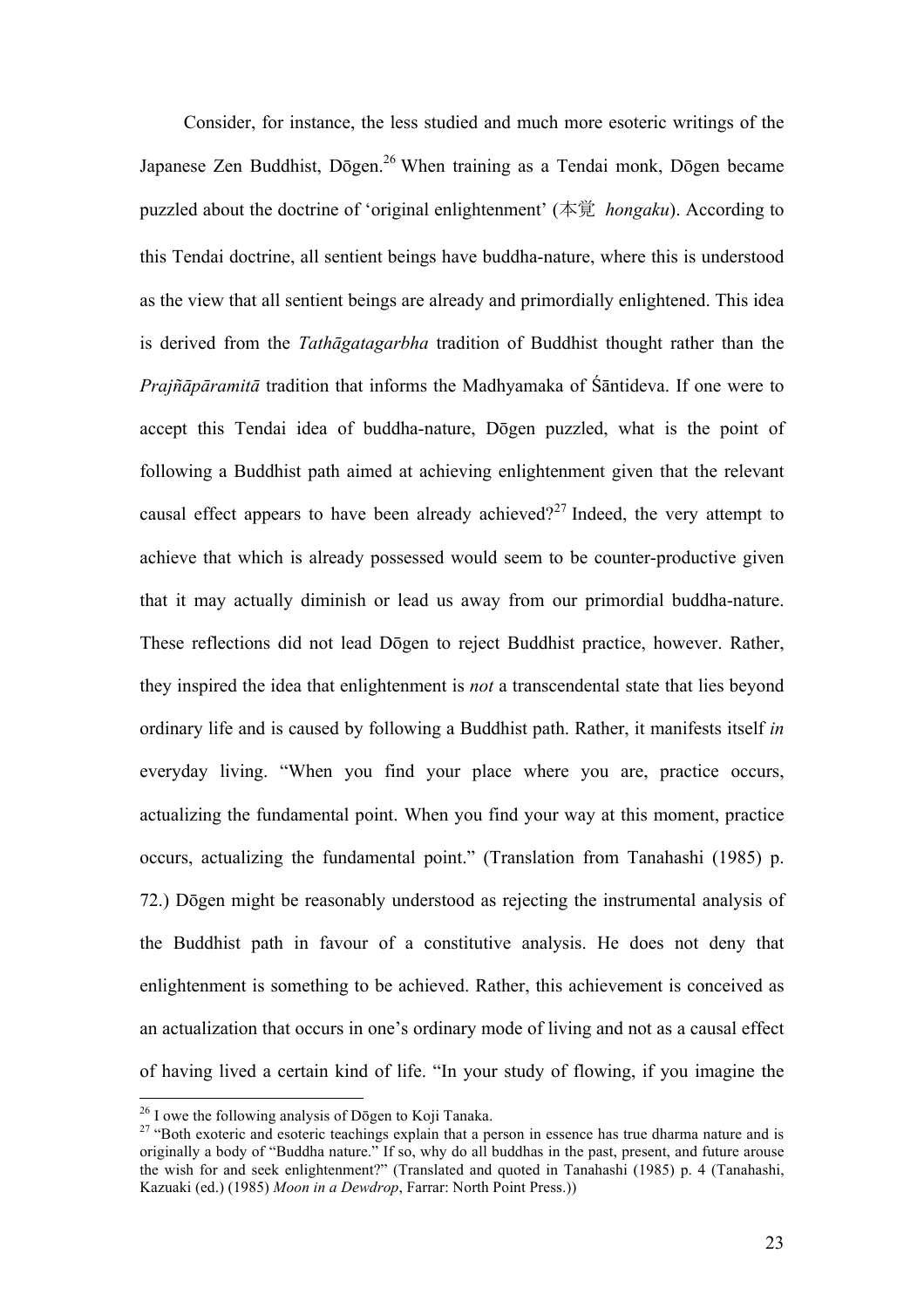objective to be outside yourself and that you flow and move through hundreds and thousands of worlds, for hundreds, thousands, and myriads of eons, you have not devotedly studied the buddha way." (p. 80)

Clearly much more would need to be said to *establish* that Śāntideva and Dōgen actually presupposed one or other of the above analyses of the Buddhist path. Nevertheless, from this brief reflection it seems clear that the instrumental and constitutive analyses of the Buddhist path could each be rendered systematically consistent with some canonical Buddhist texts concerned with ethical conduct. This is not to say that both *are* equally legitimate. Nor is it to pass judgment on the respective legitimacy of a Madhyamaka Buddhist conception of ethical matters, inspired by the *Prajñāpāramitā* tradition, over Zen Buddhist conceptions, inspired by the *Tathāgatagarbha*. It does suggest, however, that adjudicating between these two analyses by reference to Buddhist canonical texts may well depend on how one negotiates the philosophical and cultural issues that differentiates Buddhist traditions. It also shows the dangers of unduly focusing on a limited set of examples. Even if compelling arguments could be provided to show that (e.g.) Śāntideva's *Bodhicaryāvatāra* is most compelling read in terms of one or the other of the above analyses of the Buddhist path, further argument is required to justify why one should prefer Śāntideva's analysis over that of (e.g.) Dōgen. These issues cannot be readily resolved by the simple assumption of the Buddha's teachings of the Four Noble Truths and Eightfold Path.

# **Conclusion**

Contemporary philosophers engaged in the project of explaining the nature of Buddhist ethics as a normative ethical theory often assume that there is a single and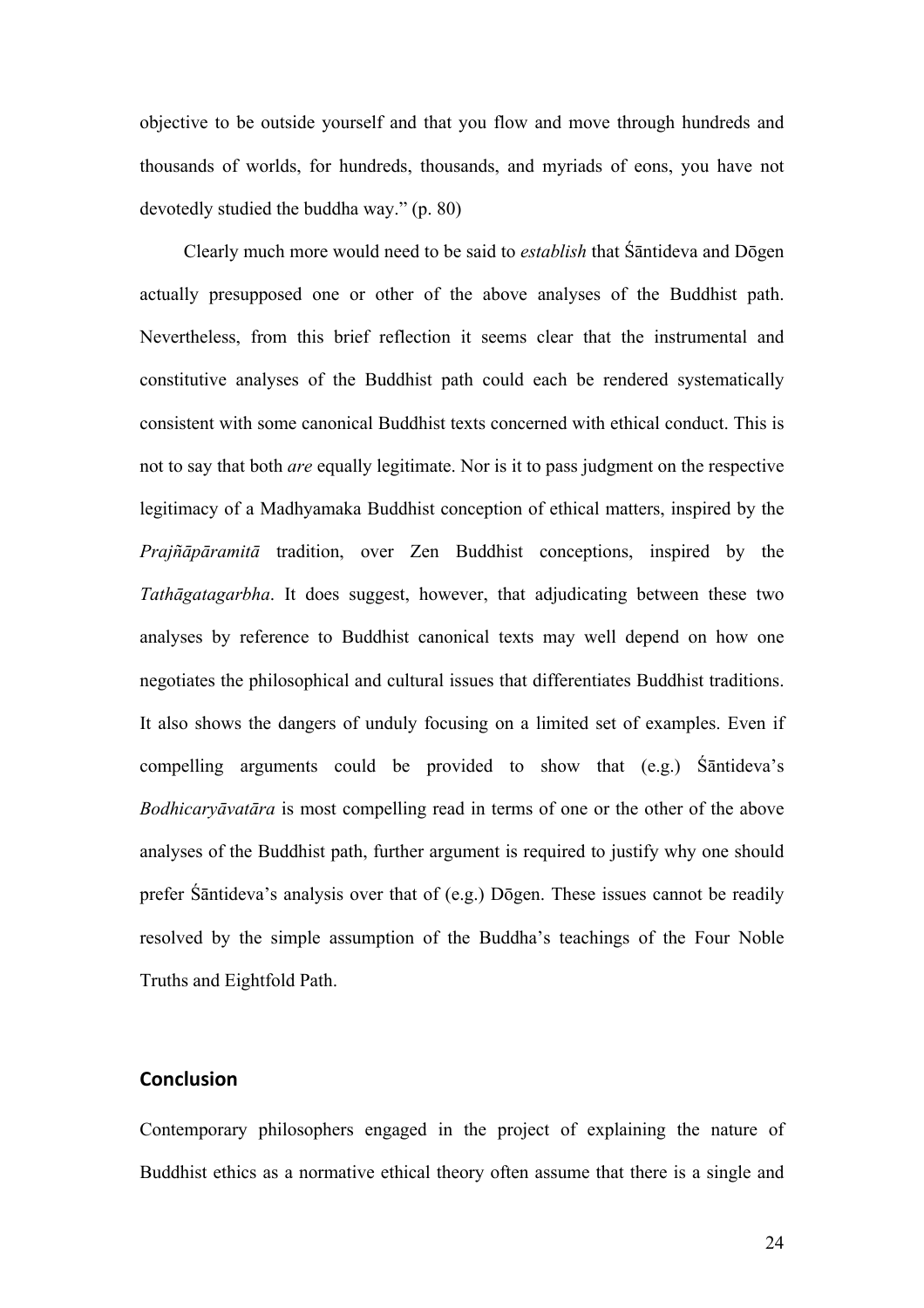unified 'spirit' of Buddhist thought that ultimately determines what matters with respect to the application, flexibility, and potential revision of rules of ethical conduct. This common core 'spirit' of Buddhist ethics is assumed to be grounded in the relation between ethical conduct and the goal of the Eightfold Path as characterized by the Four Noble Truths.

In this paper I have demonstrated that there are (at least) two distinct ways of analysing the nature of a path relative to a goal, where these analyses afford two distinct ways of understanding the nature of a Buddhist path. I have also provided reasons for thinking that both can be rendered plausible in terms that are systematically consistent with the Buddha's teaching of the Four Noble Truths and canonical Buddhist texts concerned with ethical practice. This is not to say that, in the final analysis, both analyses of the nature of a Buddhist path and thus that all rational reconstructions grounded on their bases are equally legitimate. There may well be a correct position on these issues. Nevertheless, I have established that the tensions between these competing rational reconstructions are sufficiently complex to resist an easy resolution into a singular and homogeneous position on the nature of Buddhist ethics.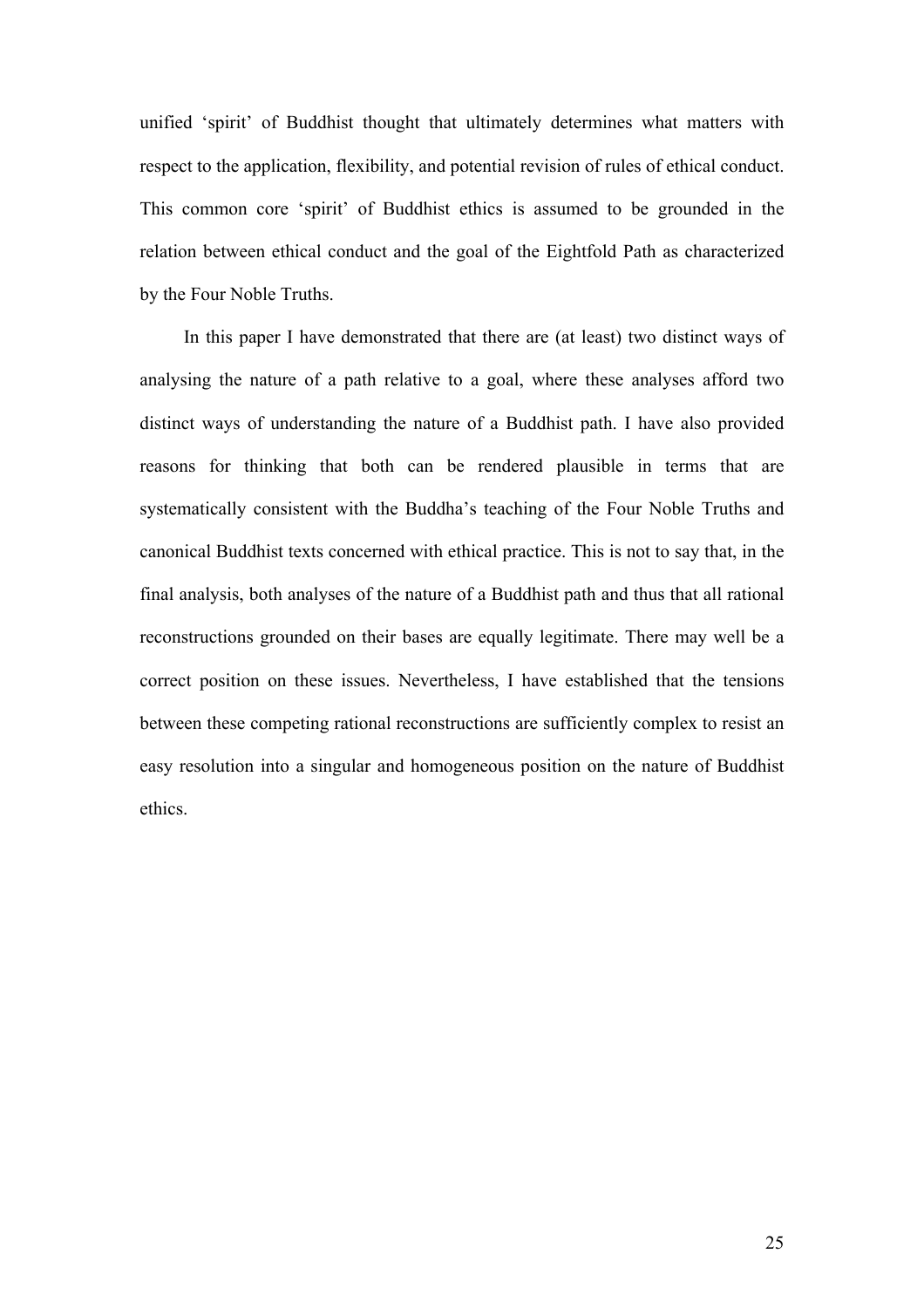### **Bibliography**

- Clayton, B. (2006). *Moral Theory in Śāntideva's Śikṣāsamuccaya: Cultivating the Fruits of Virtue.* New York: Routledge.
- Cooper, D. E. and S. P. James (2005). *Buddhism, Virtue and Environment*. Hants Burlington, Ashgate.

Cowherds, The. (2015) *Moonpaths: Ethics and Emptiness*, Oxford University Press

- Dreyfus, G. (1995). "Meditation as Ethical Activity." *Journal of Buddhist Ethics*
- Finnigan, B. (2017) "Madhyamaka Ethics" in D. Cozort & J.M Shields (ed.) *Oxford Handbook of Buddhist Ethics*
- --- (2015) "Meta-ethics for Madhyamaka: investigating the justificatory grounds of moral judgments" *Philosophy East and West*, 65(3): 765-785
- --- (2014) "Examining the Bodhisattva's Brain" *Zygon* 49(1): 231-241
- --- (2011a) "A Buddhist Account of Ethical Agency Revisited: Reply to Garfield and Hansen", *Philosophy East and West,* Volume 61(1): 183-194
- --- (2011b) "How can a Buddha Come to Act? The Possibility of a Buddhist Account of Ethical Agency", *Philosophy East and West*, Volume 61(1):134-160
- --- (2010/11) "Buddhist Meta-Ethics" *Journal of the International Association of Buddhist Studies (JIABS)*, Volume 33 (1-2): 267-97
- Foot, P., *Natural Goodness* (Oxford: Clarendon Press, 2001).
- Garfield, J.L. (2015). 'Buddhist Ethics in the Context of Conventional Truth: Path and Transformation,' in Cowherds (2015)
- Garfield, J. & Priest, G. (2015). 'Why ask about Madhyamaka and ethics?' in Cowherds (2015)
- Gethin, R. (1998), *The Foundations of Buddhism*, OPUS
- Goodman, C. (2008). "Consequentialism, Agent-Neutrality, And Mahāyāna Ethics." *Philosophy East and West* 58(1): 17-35.
- --- (2009) *Consequences of Compassion: An Interpretation and Defence of Buddhist Ethics*, New York: Oxford University Press.
- --- (2015) 'From Madhyamaka to Consequentialism: A Road Map' in Cowherds (2015), 141-158
- Hallisey, C. (1996). Ethical Particularism in Theravada Buddhism. *Journal of Buddhist Ethics, 3*, 32-43.
- Jerryman, M. and Juergensmeyer, M. eds. (2010) *Buddhist Warfare*, Oxford
- Kalupahana, D. (1976) *Buddhist Philosophy: A Historical Analysis*, Honolulu, HI: University of Hawai'i Press.
- Keown, D. (2001). *The Nature of Buddhist Ethics*. Hampshire, Palgrave Macmillan.
- Śāntideva. (1998) *Bodhicaryāvatāra*. Crosby and Skilton (trans.). Oxford: Oxford University Press
- Siderits, M. (2003). *Empty Persons: Personal Identity and Buddhist Philosophy*. Aldershot, Burlington, Ashgate.
- --- (2007). *Buddhism as Philosophy*. Aldershot, Burlington, Ashgate.
- --- (2015). 'Does Buddhist Ethics Exist?' in Cowherds (2015)
- Sperling, Elliot (1996) " 'Orientalism' and Aspects of Violence in the Tibetan Tradition" in *Imagining Tibet: Perceptions, Projections and Fantasies,* in Thierry Dodin & Heinz Räther (eds.), Wisdom Publications
- Swanton, C., *Virtue Ethics* (New York: OUP, 2003).
- Tanahashi, Kazuaki (ed.) (1985) *Moon in a Dewdrop*, Farrar: North Point Press.
- Tessman, L. (2005). *Burdened Virtues: Virtue Ethics for Liberatory Struggles.* New York: Oxford University Press.